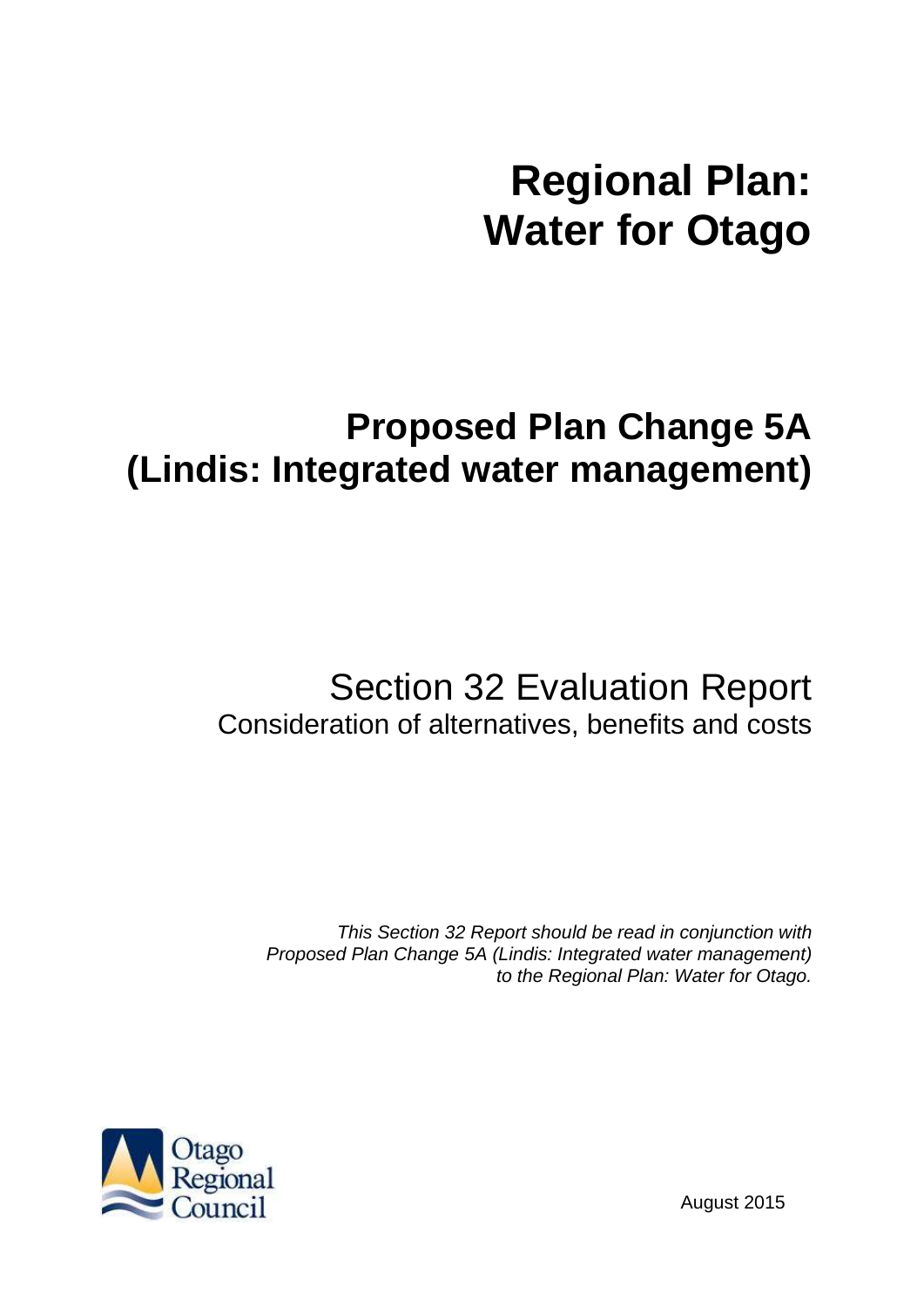ii Section 32 Evaluation Report - Proposed Plan Change 5A (Lindis: Integrated water management) August 2015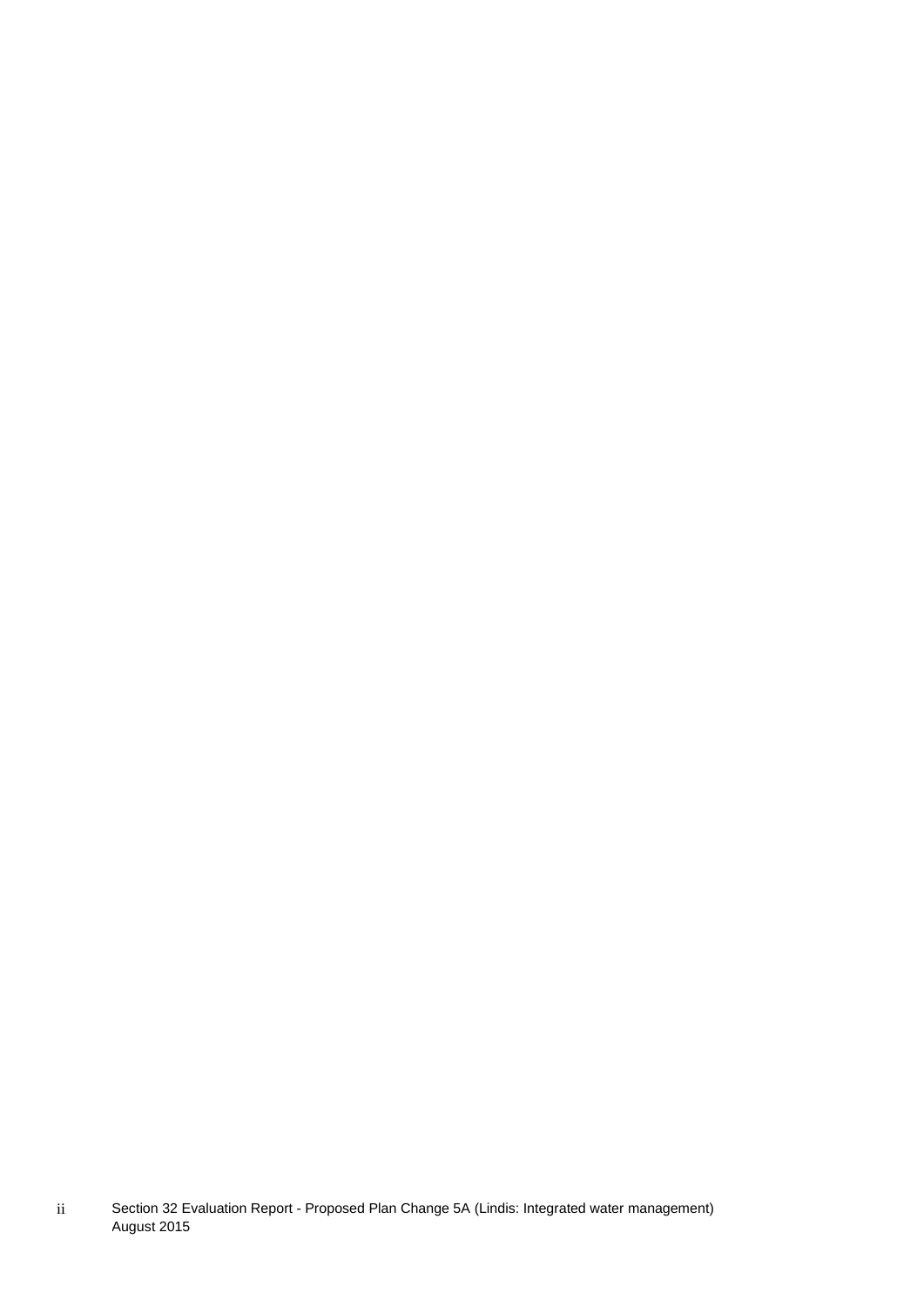## **Table of Contents**

| 1. |       |                                                                      |  |  |
|----|-------|----------------------------------------------------------------------|--|--|
| 2. |       |                                                                      |  |  |
|    | 2.1   |                                                                      |  |  |
|    | 2.2   | Water management and allocation under the Water Plan1                |  |  |
|    | 2.3   | Current management regime for the water resources in the Lindis  2   |  |  |
| 3. |       | Description of the Lindis catchment and Bendigo-Tarras Basin 3       |  |  |
|    | 3.1   |                                                                      |  |  |
|    | 3.2   |                                                                      |  |  |
|    | 3.3   | Interaction between groundwater and the Lindis River3                |  |  |
| 4. |       |                                                                      |  |  |
|    |       | 5. Section 32 evaluation - Analysis of management options5           |  |  |
|    | 5.1   | Options for managing surface water in the Lindis catchment. 5        |  |  |
|    | 5.1.1 |                                                                      |  |  |
|    | 5.1.2 |                                                                      |  |  |
|    | 5.2   | Options for managing groundwater in the Bendigo-Tarras Basin 9       |  |  |
|    | 5.2.1 |                                                                      |  |  |
|    | 5.2.2 |                                                                      |  |  |
|    | 5.3   | Options for mapping the catchment and aquifer boundaries10           |  |  |
|    | 5.3.1 |                                                                      |  |  |
|    | 5.3.2 |                                                                      |  |  |
|    | 5.4   |                                                                      |  |  |
| 6. |       | Detailed analysis of the recommended management regime 13            |  |  |
| 7. |       |                                                                      |  |  |
| 8. |       |                                                                      |  |  |
| 9. |       |                                                                      |  |  |
|    |       |                                                                      |  |  |
|    |       |                                                                      |  |  |
|    |       | Restrictions on water availability under the proposed minimum flow19 |  |  |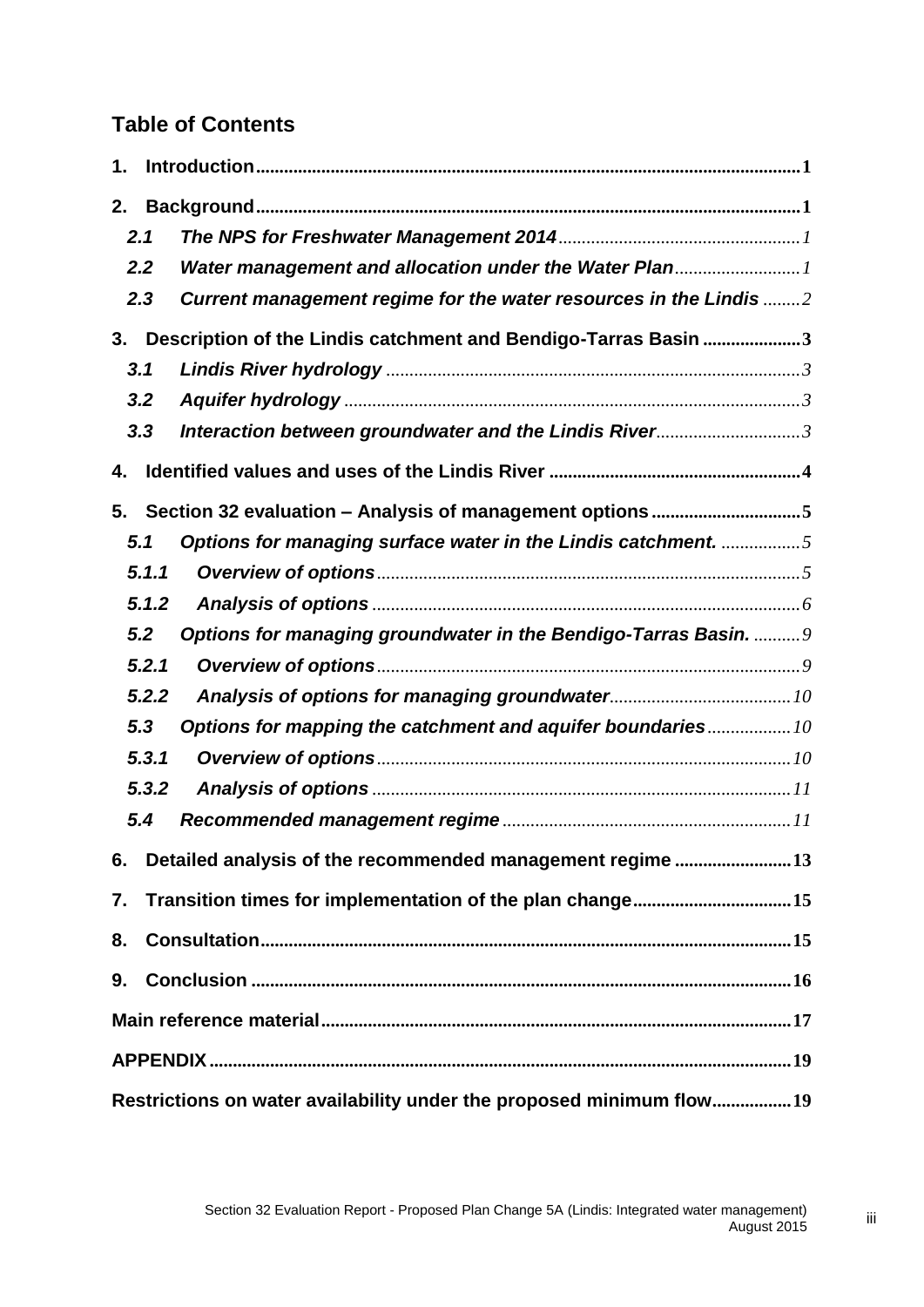| <b>Abbreviations</b>               |                                                                  |  |
|------------------------------------|------------------------------------------------------------------|--|
| Council                            | <b>Otago Regional Council</b>                                    |  |
| l/s                                | Litres per second                                                |  |
| <b>MAR</b>                         | Mean annual recharge                                             |  |
| <b>MALF</b>                        | Mean annual low flow                                             |  |
| Mm <sup>3</sup> /yr                | Million cubic metres per year                                    |  |
| <b>NNN</b>                         | Nitrate-nitrite nitrogen                                         |  |
| <b>NPSFM</b>                       | National Policy Statement for Freshwater<br>Management 2014      |  |
| <b>RMA</b>                         | Resource Management Act 1991                                     |  |
| Proposed plan change / plan change | Proposed Plan Change 5A (Lindis: Integrated water<br>management) |  |
| SH <sub>8</sub>                    | State Highway 8                                                  |  |
| <b>Water Plan</b>                  | Regional Plan: Water for Otago*                                  |  |
|                                    |                                                                  |  |
| Note: use of section/Section:      |                                                                  |  |
| section                            | A reference to another section in this report.                   |  |
|                                    | A reference to a section of the Water Plan.                      |  |
| Section                            | A Section of the RMA.                                            |  |

\* Operative as at 1 June 2015.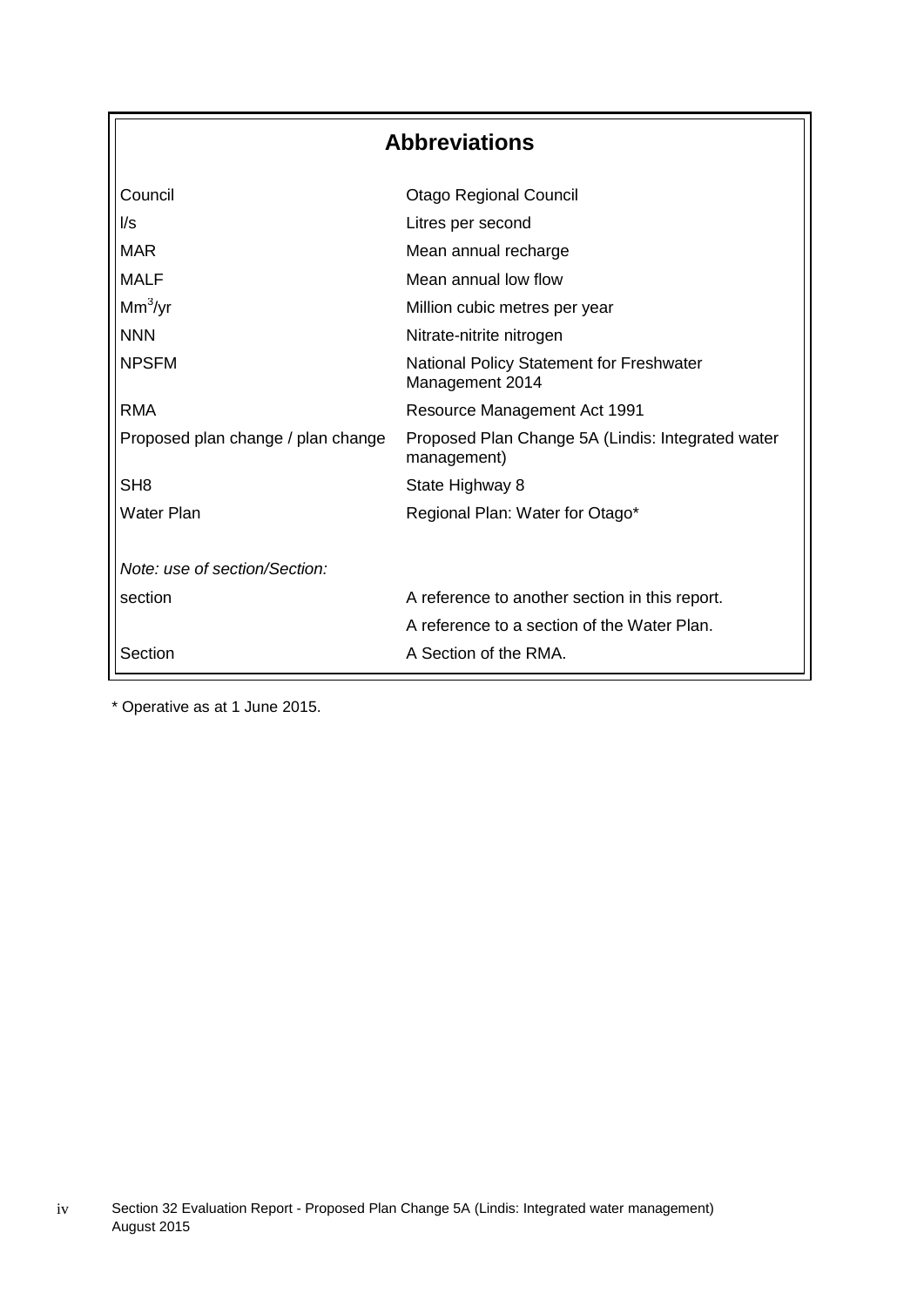## <span id="page-4-0"></span>**1. Introduction**

Proposed Plan Change 5A (Lindis: Integrated water management) builds on existing provisions of the operative Regional Plan: Water for Otago (Water Plan) for managing surface water and groundwater by:

- Setting a management regime (allocation limits and minimum flow) for surface water and connected groundwater in the Lindis catchment;
- Setting maximum allocation limits for specified aquifers within the Bendigo-Tarras Basin (Ardgour Valley, Bendigo, and Lower Tarras aquifers);
- Mapping the minimum flow catchment boundaries and monitoring site associated with the Lindis River in the B-series of the Water Plan maps; and
- Mapping the boundaries of the Bendigo-Tarras Basin aquifers and amending the boundaries of the Lindis Alluvial Ribbon Aquifer in the C-series of the Water Plan maps.

This report assesses the appropriateness of Proposed Plan Change 5A, as required by Section 32 of the RMA, and should be read in conjunction with the proposed plan change.

## <span id="page-4-1"></span>**2. Background**

#### <span id="page-4-2"></span>**2.1 The NPS for Freshwater Management 2014**

The National Policy Statement for Freshwater Management 2014 (NPSFM) requires Council to reduce and prevent further over-allocation and safeguard the life-supporting capacity, ecosystem processes and indigenous species of freshwater, by making sure the freshwater objectives within the Water Plan give effect to the NPSFM objectives and by establishing environmental flows and/or levels for all freshwater management units. The NPSFM also calls for Council to provide plan provisions that maximise the efficient allocation and efficient use of water.

The Water Plan objectives give effect to the NPSFM by recognising the need to protect the natural and human use values, which include cultural values, amenity and natural character of rivers, while enabling the sustainable and efficient use of this resource to the benefit of Otago's industries and communities. The Water Plan achieves this by:

- setting minimum flows and allocation limits for surface water bodies;
- establishing maximum allocation limits and aquifer restriction levels for groundwater resources; and
- promoting the efficient use and sharing of the water resource.

#### <span id="page-4-3"></span>**2.2 Water management and allocation under the Water Plan**

#### *Surface water*

Primary allocation is the amount of water that can be taken from a catchment under primary allocation consents. The primary allocation limit is set to provide for socio-economic and cultural wellbeing, while also enabling reliable access to the resource.

Minimum flows are set to maintain the aquatic ecosystems and natural character of surface water bodies at times when flows in the catchment are low. When the flow drops below the primary allocation minimum flow, most primary consented and some permitted takes have to cease.

Schedule 2A of the Water Plan identifies minimum flows and primary allocation limits for specified catchments in Otago. Catchments that are not listed in Schedule 2A have no minimum flow, but new takes will be subject to a minimum flow. The taking of surface water in these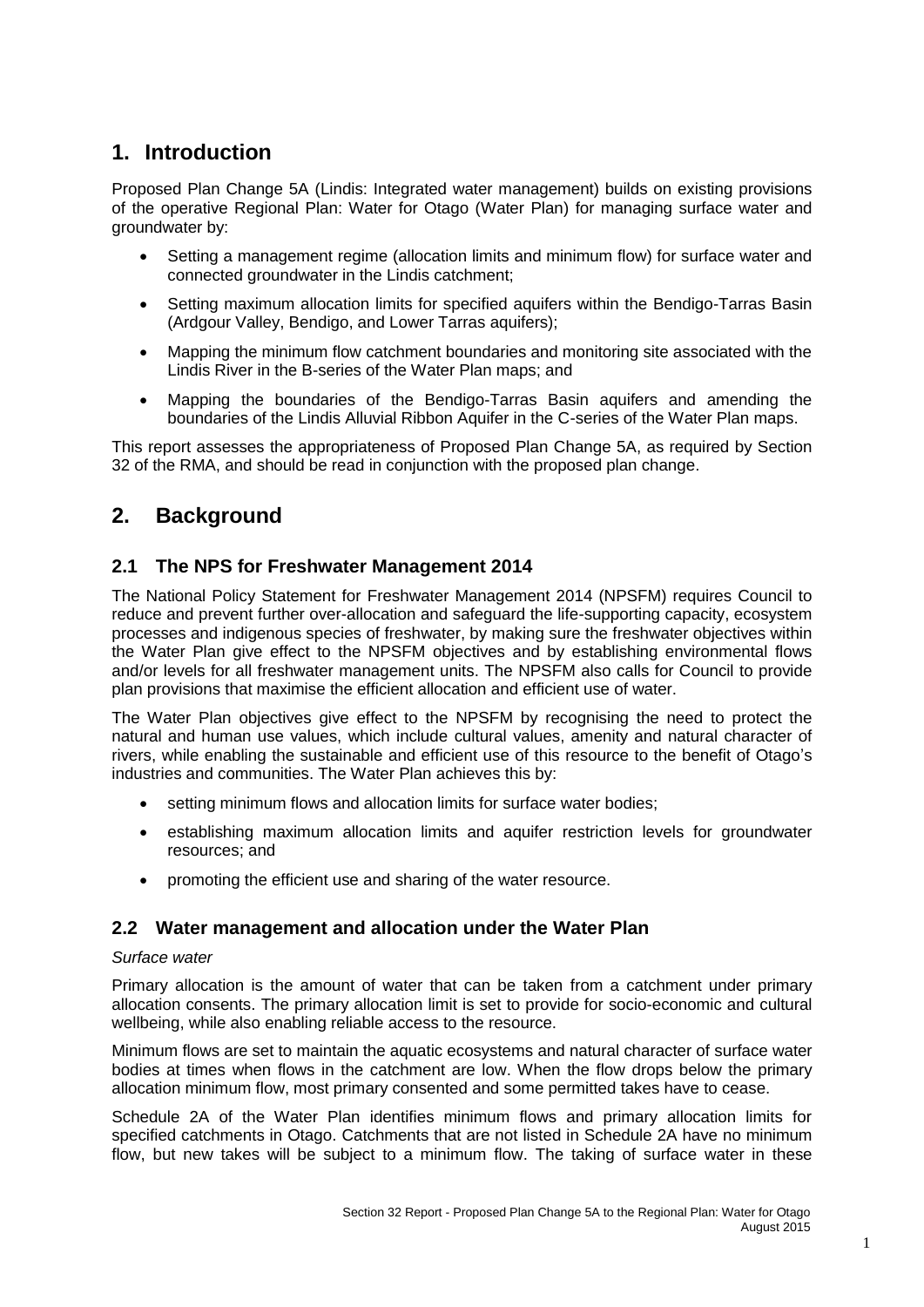catchments is limited through the "default" primary allocation limit, 50% of the mean annual low flow (MALF).

In catchments where the sum of consented maximum instantaneous takes exceeds either 50% of MALF or the primary allocation limit included in Schedule 2A, no more water can be allocated as primary allocation. When there is no more primary allocation available, further water can be taken as supplementary allocation, subject to progressively higher minimum flows. Such higher minimum flows result in supplementary takes ceasing sooner and more often than primary allocation takes.

#### *Groundwater*

The maximum allocation limit for specified aquifers is set in Schedule 4A of the Water Plan. The maximum allocation limit sets a limit to the volume of water that can be taken annually from an aquifer by consents. The maximum allocation limit is set to maintain long-term groundwater levels and avoid aquifer compaction. When no limit is set in Schedule 4A, the maximum allocation limit is determined as 50% of the mean annual recharge (MAR) of the aquifer. The groundwater allocation limit is expressed in million cubic metres per year ( $\text{Mm}^3/\text{yr}$ ).

#### <span id="page-5-0"></span>**2.3 Current management regime for the water resources in the Lindis**

Currently, Schedule 2A does not include a primary allocation limit or minimum flow for the Lindis River. However, the catchment is considered over-allocated as the sum of consented maximum instantaneous takes within primary allocation (4,002 l/s) exceeds 50% of MALF (930 l/s).

Groundwater takes from the Lindis Alluvial Ribbon Aquifer, which is listed in Schedule 2C of the Water Plan, are managed as surface water and are included within primary allocation from the Lindis River.

No maximum allocation limits have been set in Schedule 4A for the Ardgour Valley, Bendigo or Lower Tarras aquifers. Therefore, the maximum allocation limit for each of these aquifers is currently determined as 50% of MAR. Further water can be allocated from the Ardgour Valley, Bendigo and Lower Tarras aquifers as the consented allocation from each of these aquifers (8.38  $\text{Mm}^3$ /yr from the Bendigo Aquifer and 11.05 Mm $^3$ /yr from the Lower Tarras Aquifer) is less than 50% of their MAR values.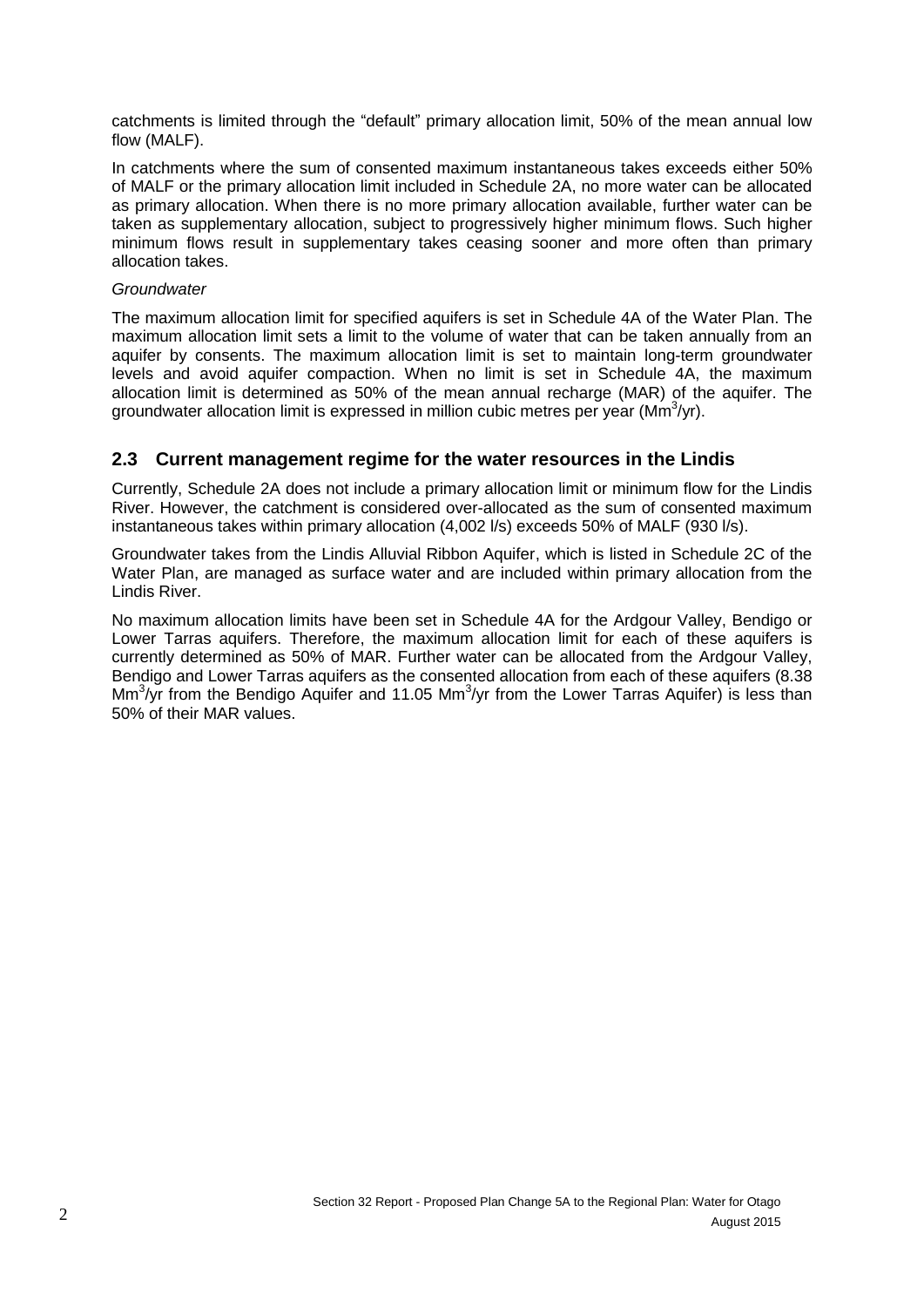## <span id="page-6-0"></span>**3. Description of the Lindis catchment and Bendigo-Tarras Basin**

This section summarises the hydrological characteristics of the surface and groundwater resources of the Lindis catchment and Bendigo-Tarras Basin. A more detailed hydrological overview is included in the Information Sheet prepared for workshops.

#### <span id="page-6-1"></span>**3.1 Lindis River hydrology**

Flows in the Lindis River are generally high during spring due to rainfall and snow-melt, but are greatly reduced during summer due to a combination of low natural flows, water taking and losses to groundwater.

Recorded mean annual low flows in the upper catchment at the Lindis Peak flow monitoring site average 1,550 l/s, while flows in the lower catchment at the Ardgour Road flow monitoring site, regularly drop below 250 l/s most years. If no water was taken the natural mean annual low flow of the Lindis River at the Ardgour Road monitoring site would be approximately 1,860 l/s.

#### <span id="page-6-2"></span>**3.2 Aquifer hydrology**

The Bendigo-Tarras Basin comprises four aquifers with distinct hydrology: the Ardgour Valley Aquifer, the Bendigo Aquifer, the Lindis Alluvial Ribbon Aquifer and the Lower Tarras Aquifer.

The Clutha River/Mata-Au is the dominant recharge source for the Lower Tarras and Bendigo Aquifers. Both aquifers also receive a modest volume of infiltration from rainfall, irrigation and smaller surface streams. The Bendigo Aquifer contains a zone of high permeability sediments associated with an old Clutha River /Mata-Au channel. Therefore, increased groundwater taking will generally result in increased levels of infiltration from the Clutha/Mata-Au. Permeability in the Lower Tarras Aquifer is generally lower, except for locations close to the Clutha River/Mata-Au.

The Ardgour Valley Aquifer receives most of its inflows through rainfall, whereas the Lindis Alluvial Ribbon Aquifer hydrology is dominated by the Lindis River.

#### <span id="page-6-3"></span>**3.3 Interaction between groundwater and the Lindis River**

The Lindis River strongly interacts with the Lindis Alluvial Ribbon Aquifer. Downstream from the State Highway 8 (SH8) bridge the river consistently loses surface flow to groundwater all year round. Upstream of the SH8 bridge, the river has a mixture of both gaining and losing reaches.

The rates of flow loss to groundwater can vary depending on the groundwater level, the degree of connectedness between the river and the underlying aquifer, and the wetted perimeter and permeability of the river bed. Groundwater takes from the Lindis Alluvial Ribbon Aquifer and Ardgour Valley Aquifer also contribute to stream depletion downstream from the SH8 bridge.

In January 2015, the rate of flow loss to groundwater in the 3 km long river stretch between the Ardgour Road flow monitoring site and the Clutha River/Mata-Au confluence was estimated to be 550 l/s.

Under natural conditions the river would typically flow the entire way to the Clutha throughout the year. However, due to a combination of low summer flows, losses to groundwater and water taking, the river now generally flows intermittently upstream of the Ardgour Road flow recorder, and is completely dry downstream from the SH8 bridge, from January through to the end of April.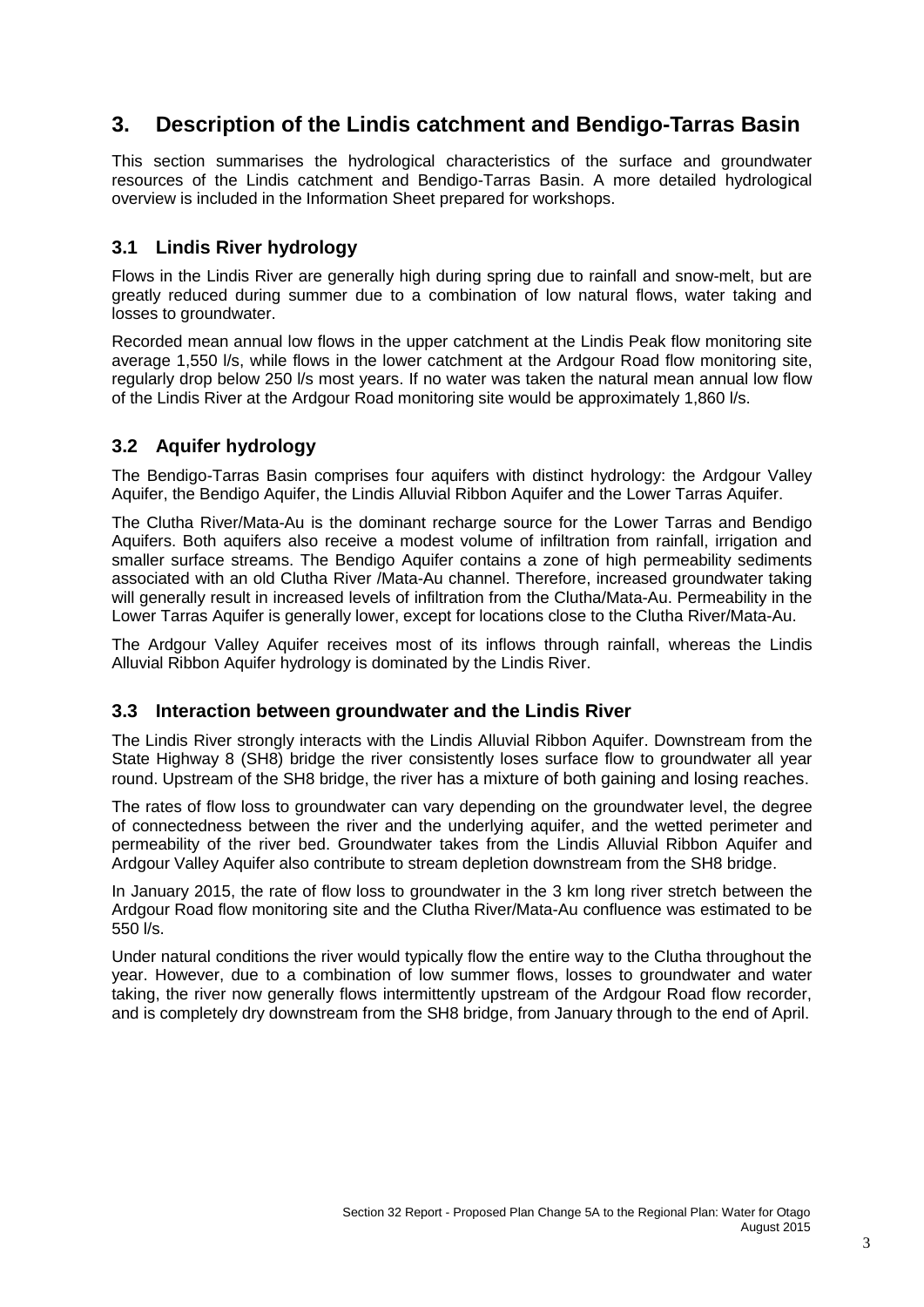## <span id="page-7-0"></span>**4. Identified values and uses of the Lindis River**

In the period 2009-2015, the ORC undertook a comprehensive community consultation process to identify the values and uses that are supported by the Lindis River. This section summarises the values and uses that were recorded during this process. A more comprehensive overview of these values is included in the workshop Information Sheet.

#### **Availability of water for irrigation during the growing season**

Water takes from the river provide for wine making, frost fighting and pasture irrigation. Currently, over 4,000 l/s is allocated from the river, but generally no more than 2,300 l/s can be taken due to low river flows and limitations to existing water supply infrastructure. Most years the reliability of supply is further reduced as the water deficit in the catchment increases throughout summer.

#### **Provision of domestic, communal and stock water supplies**

The Lindis River not only supports economic activity in the Lindis Valley, but also contributes to the well-being of the local community and animal welfare through the provision of domestic, communal water supplies and stock water supply.

#### **Trout spawning, juvenile trout rearing and retention**

The river plays an important role for juvenile recruitment to the nationally important Lake Dunstan and Upper Clutha fisheries, while its middle and upper reaches also support a small adult brown trout fishery.

#### **Habitat and access for native fish**

The Lindis catchment provides habitat for the "Nationally Critical" Clutha flathead galaxiid, longfin eel (classified as "in decline"), and common and upland bully.

#### **Cultural values**

The Lindis was an important source of mahika kai for Maori, The river contains longfin eel, a taoka species that forms a key component of Kai Tahu's tribal identity. Kai Tahu promote a holistic management approach that provides for aquatic ecosystems, natural character, cultural and recreational values over the entire length of the river.

#### **Small stream recreation and safe and family-oriented camping**

The Lindis can be easily accessed and provides a peaceful setting for camping, picnicking and angling. The river also provides a safe location for swimming and paddling due to its small size.

#### **Water quality and stream health**

Water quality is good throughout the catchment, although nitrogen concentrations in the lower reaches of the river have increased in recent years. Concerns have also been raised around the risk of algal blooms in the lower Lindis during extended periods of low flows over summer.

#### **Wildlife habitat**

The lower reaches of the river provide habitat for waterfowl and wading birds, including the endangered black fronted tern, paradise shelduck, black shag, black-backed gull, South Island pied oystercatcher and spur-wing plover.

#### **Amenity and natural character**

The Lindis River is an important landscape feature, contributing to the overall amenity and scenic value of the surrounding environment.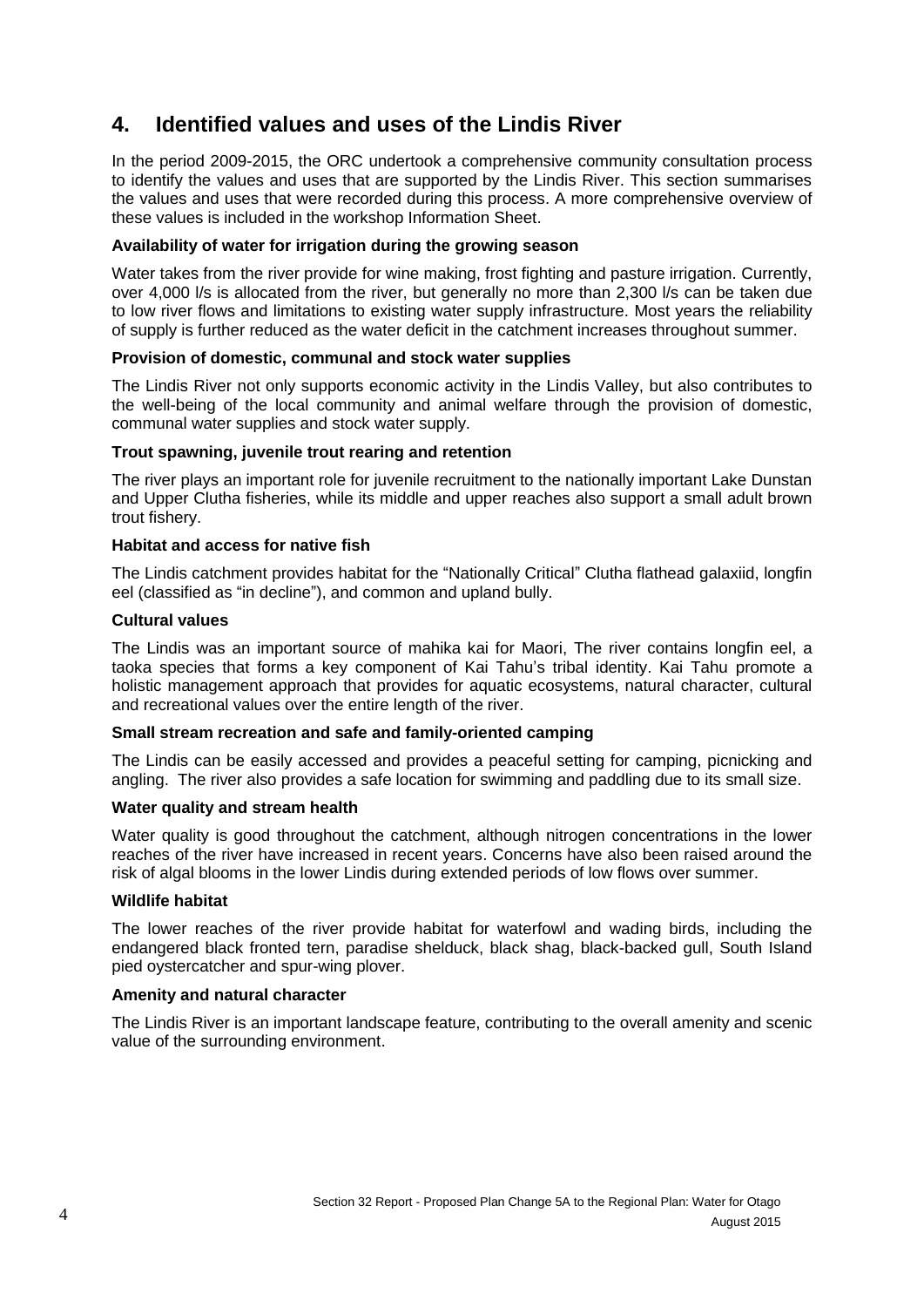## <span id="page-8-0"></span>**5. Section 32 evaluation – Analysis of management options**

Section 32 of the RMA requires the consideration of alternatives and an assessment of the benefits and costs of adopting any objective, policy, rule, or method in the Water Plan. The sections below provide an overview and analysis of the different options for managing the water resources of the Lindis River and Bendigo-Tarras Basin:

- Section 5.1: Options for managing surface water in the Lindis catchment.
- Section 5.2: Options for managing groundwater in the Bendigo-Tarras Basin.
- <span id="page-8-1"></span>• Section 5.3: Options for mapping the Lindis catchment and its connected water resources.

#### **5.1 Options for managing surface water in the Lindis catchment.**

#### <span id="page-8-2"></span>**5.1.1 Overview of options**

In developing the proposed plan change the following options were considered for managing the surface water resources of the Lindis catchment:

#### *OPTION 1: STATUS QUO*

Option 1 describes the current situation which does not have a set minimum flow for primary allocation takes. Surface water and connected groundwater are managed by the "default" primary allocation limit and supplementary allocation blocks set by Policy 6.4.2 and Method 15.8.1A.1 of the Water Plan.

| Primary allocation (sum of consented takes) | 4,002 $\frac{1}{s}$                                     |
|---------------------------------------------|---------------------------------------------------------|
| Primary allocation limit                    | 930 l/s                                                 |
| Primary allocation minimum flow             | No minimum flow                                         |
| Supplementary allocation blocks (size)      | $500$ $\overline{\phantom{0}}$ $\overline{\phantom{0}}$ |
| Supplementary allocation minimum flow       | 4,502 l/s                                               |

#### *OPTION 2: FLOWS AT STATE HIGHWAY 8 BRIDGE*

Option 2 provides for the protection of ecosystems, cultural and recreational values upstream of the SH8 bridge. This minimum flow option ensures flows at the SH8 bridge at all times, but does not guarantee permanent connection with the Clutha River/Mata-Au.

| Primary allocation limit               | $1,000$ $\frac{1}{s}$                                                                                                                                                |
|----------------------------------------|----------------------------------------------------------------------------------------------------------------------------------------------------------------------|
| Primary allocation minimum flow        | 750 I/s (October to November)<br>450 I/s (December to April)<br>750 l/s (May)<br>1,600 I/s (June to September)                                                       |
| Supplementary allocation blocks (size) | $500$ I/s                                                                                                                                                            |
| Supplementary allocation minimum flow  | 2,200 I/s (May to November) 1st block<br>1,600 I/s (December to April) 1st block<br>2,700 I/s (May to November) 2nd block<br>2,100 I/s (December to April) 2nd block |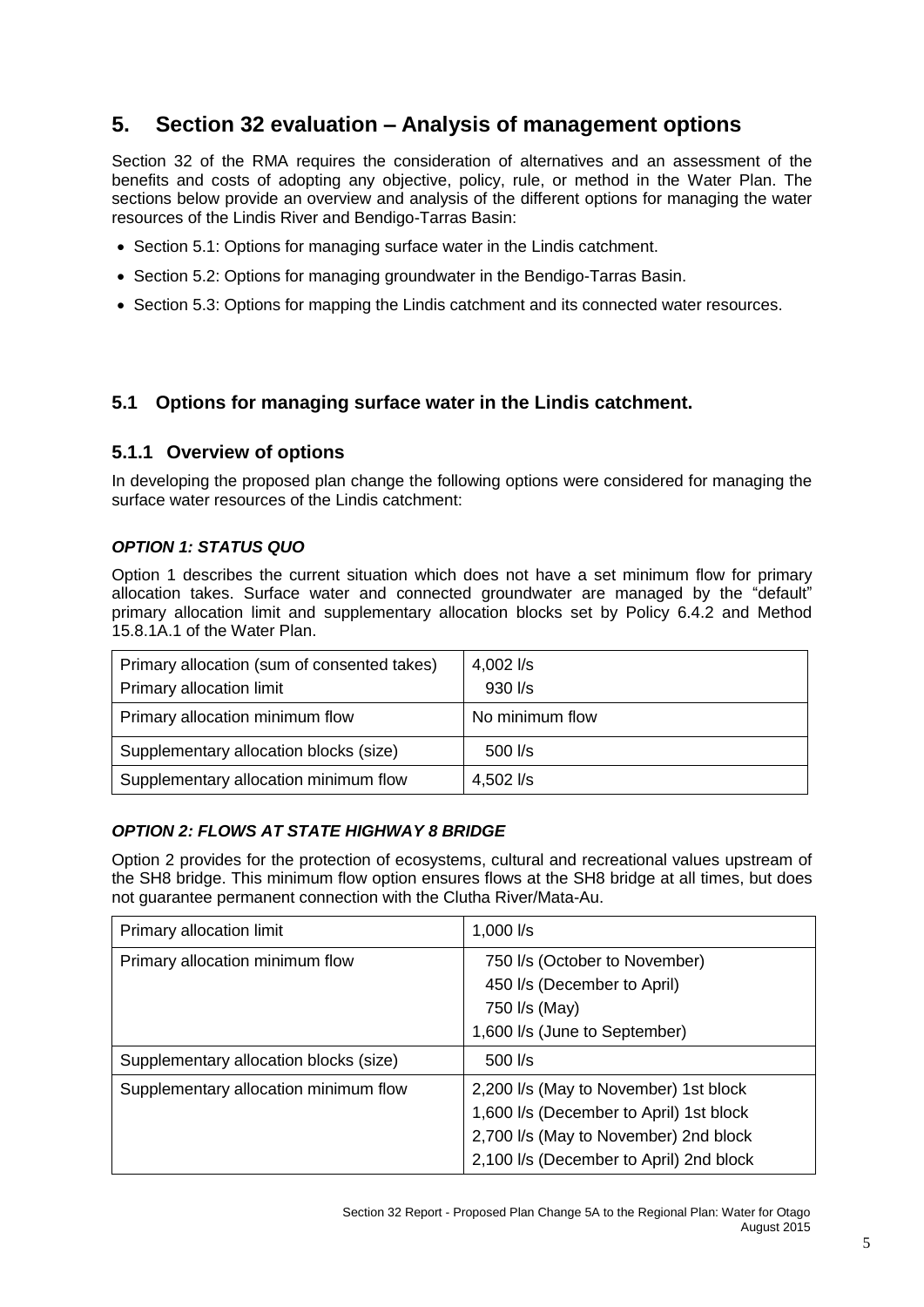#### *OPTION 3: FLOW CONTINUITY – FISH PASSAGE*

Option 3 provides for flow continuity and fish passage. This option protects the natural character, cultural and recreational values of the river's upper, middle and lower reaches.

| Primary allocation limit               | 1,000 l/s                                                                                                                                                            |
|----------------------------------------|----------------------------------------------------------------------------------------------------------------------------------------------------------------------|
| Primary allocation minimum flow        | 750 I/s (October to May)<br>1,600 I/s (June to September)                                                                                                            |
| Supplementary allocation blocks (size) | $500$ $\overline{\phantom{0}}$ $\overline{\phantom{0}}$                                                                                                              |
| Supplementary allocation minimum flow  | 2,200 I/s (May to November) 1st block<br>1,600 I/s (December to April) 1st block<br>2,700 I/s (May to November) 2nd block<br>2,100 I/s (December to April) 2nd block |

#### *OPTION 4: FLOW CONTINUITY – FISH HABITAT*

Option 4 provides for fish habitat and the protection of cultural, natural character and recreational values along the entire river's length.

| Primary allocation limit               | $1,000$ $\frac{1}{s}$                                                                                                                                                |
|----------------------------------------|----------------------------------------------------------------------------------------------------------------------------------------------------------------------|
| Primary allocation minimum flow        | 900 I/s or more (October to May)<br>1,600 I/s (June to September)                                                                                                    |
| Supplementary allocation blocks (size) | $500$ $\overline{\phantom{0}}$ $\overline{\phantom{0}}$                                                                                                              |
| Supplementary allocation minimum flow  | 2,200 I/s (May to November) 1st block<br>1,600 I/s (December to April) 1st block<br>2,700 I/s (May to November) 2nd block<br>2,100 I/s (December to April) 2nd block |

#### <span id="page-9-0"></span>**5.1.2 Analysis of options**

| <b>Option 1</b>  | <b>Status Quo</b>                                                                                                                                                                                                                                           |
|------------------|-------------------------------------------------------------------------------------------------------------------------------------------------------------------------------------------------------------------------------------------------------------|
| <b>BENEFITS:</b> | <b>ECONOMIC</b>                                                                                                                                                                                                                                             |
|                  | Scope to increase productivity in local primary sector through the use of<br>$\bullet$<br>alternative water sources and efficient irrigation systems.<br><b>SOCIAL</b>                                                                                      |
|                  | • No need to change the way water users work together.                                                                                                                                                                                                      |
| COSTS/RISKS:     | <b>ECONOMIC</b>                                                                                                                                                                                                                                             |
|                  | • Administrative inefficiencies and increased consent processing costs<br>through assessment to impose individual residual flows on a case-by-case<br>basis with every application to take water.                                                           |
|                  | <b>ECOSYSTEMS</b>                                                                                                                                                                                                                                           |
|                  | Dry river bed reduces available fish habitat, prevents fish migration and<br>$\bullet$<br>leaves fish stranded (unable to move upstream or retreat to the Clutha<br>River/Mata-Au). High fish mortality in lower Lindis due to heat stress or<br>predation. |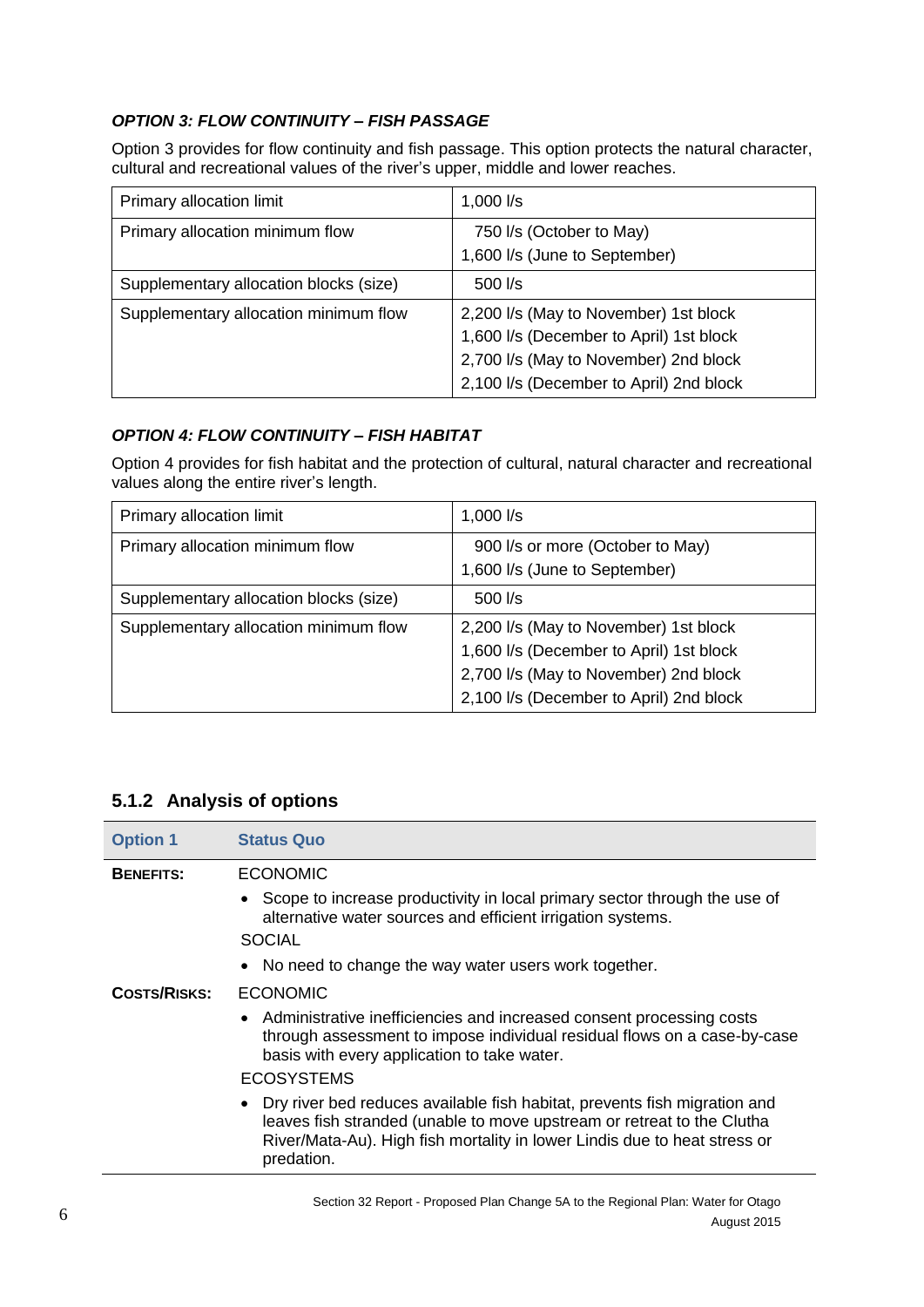|                     | <b>WATER QUALITY</b>                                                                                                                                                                                                                                                                                                            |
|---------------------|---------------------------------------------------------------------------------------------------------------------------------------------------------------------------------------------------------------------------------------------------------------------------------------------------------------------------------|
|                     | Low flows combined with irrigation run-off and land use intensification is<br>likely to result in high Nitrate-nitrite nitrogen (NNN), dissolved reactive<br>phosphorus and Escherichia coli concentrations. Increased risk of algal<br>blooms in the flowing sections of the lower Lindis over summer.<br><b>CULTURAL</b>      |
|                     | No protection for mahika kai, taoka and other species of importance to Kai<br>Tahu. Conflicts with "ki uta, ki tai" (mountains to sea) philosophy.<br><b>RECREATION</b>                                                                                                                                                         |
|                     | No protection for the recreational values.<br>$\bullet$<br><b>NATURAL CHARACTER</b>                                                                                                                                                                                                                                             |
|                     | Dry stretches of river bed in the lower and middle reaches of the Lindis<br>River have an adverse impact on natural character and amenity values.<br><b>AQUIFER RECHARGE</b>                                                                                                                                                    |
|                     | Reduced aquifer recharge during the irrigation season. The subsequent<br>lowering of the groundwater table is likely to increase surface flow loss.                                                                                                                                                                             |
| <b>Option 2</b>     | <b>Flows at SH8 bridge</b>                                                                                                                                                                                                                                                                                                      |
| <b>BENEFITS:</b>    | <b>ECONOMIC</b><br>Scope to increase productivity in local primary sector through the use of<br>$\bullet$<br>alternative water sources and efficient irrigation systems.<br><b>SOCIAL</b>                                                                                                                                       |
|                     | • Group management approaches towards water taking and use offer more<br>benefits when water is short.<br><b>ECOSYSTEMS</b>                                                                                                                                                                                                     |
|                     | Better opportunities for fish to retreat to safety when the lower Lindis dries.<br>Fish habitat upstream of SH8 bridge improved.<br>Possible benefits for wading bird and water fowl habitat in the lower Lindis.                                                                                                               |
|                     | <b>RECREATION</b><br>Improved recreational opportunities at and upstream of the SH8 bridge.<br>NATURAL CHARACTER<br>Flows at the SH8 bridge at all times.                                                                                                                                                                       |
|                     | <b>AQUIFER RECHARGE</b><br>Increased recharge over summer may lessen flow loss to groundwater.                                                                                                                                                                                                                                  |
| <b>COSTS/RISKS:</b> | <b>ECONOMIC</b><br>Likely to result in about a 3% reduction in gross margin and employment.<br>Investment in efficient irrigation and use of alternative water sources<br>$\bullet$<br>needed to mitigate the impacts of the minimum flow restriction on irrigators.<br><b>ECOSYSTEMS</b>                                       |
|                     | Unlikely to provide for ecosystem health downstream from the SH8 bridge.<br>High mortality rates and poor/interrupted fish passage in the lower Lindis<br>due to predation, lack of depth and bank habitat, high water temperature.<br>No suitable trout habitat in large sections of the lower Lindis.<br><b>WATER QUALITY</b> |
|                     | Risk of algal blooms remains in the flowing sections of the lower Lindis.<br><b>CULTURAL</b>                                                                                                                                                                                                                                    |
|                     | Does not protect mahika kai, taoka and other species of importance to Kai<br>Tahu. Conflicts with "ki uta, ki tai" (mountains to sea) philosophy.<br><b>RECREATION</b>                                                                                                                                                          |
|                     | No meaningful improvement to the recreational values of the lower Lindis.<br><b>NATURAL CHARACTER</b><br>Surface flows near the Clutha confluence may cease.                                                                                                                                                                    |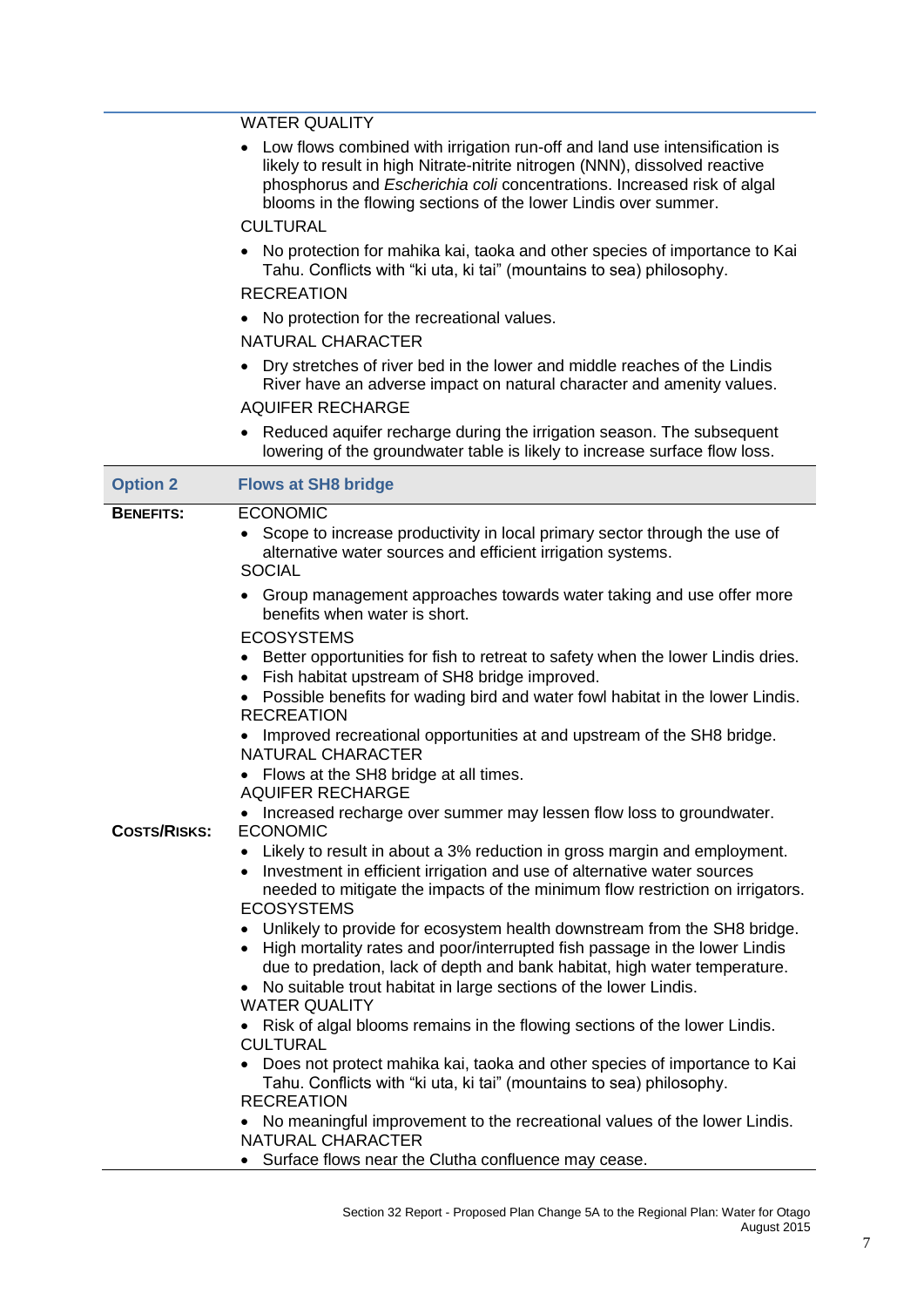| <b>Option 3</b>     | Flow continuity - Fish passage                                                                                                                                                                                                                                                                                                                                                                                                                                                                   |
|---------------------|--------------------------------------------------------------------------------------------------------------------------------------------------------------------------------------------------------------------------------------------------------------------------------------------------------------------------------------------------------------------------------------------------------------------------------------------------------------------------------------------------|
| <b>BENEFITS:</b>    | <b>ECONOMIC</b><br>Scope to increase productivity in local primary sector through the use of<br>alternative water sources, water storage and efficient irrigation systems.<br><b>SOCIAL</b>                                                                                                                                                                                                                                                                                                      |
|                     | • Group management approaches towards water taking and use offer more<br>benefits when water is short.                                                                                                                                                                                                                                                                                                                                                                                           |
|                     | <b>ECOSYSTEMS</b><br>Provides for brown/rainbow trout spawning habitat and juvenile brown trout<br>$\bullet$<br>habitat upstream of the Ardgour Road monitoring site.<br>Native fish habitat throughout the catchment.<br>$\bullet$                                                                                                                                                                                                                                                              |
|                     | Unimpeded fish passage along the entire river.<br>$\bullet$<br>Possible benefits for wading bird and water fowl habitat in the lower Lindis.<br><b>WATER QUALITY</b>                                                                                                                                                                                                                                                                                                                             |
|                     | • Higher minimum flow is likely to improve water quality, although effects on<br>water temperature are uncertain in the lower Lindis.<br><b>CULTURAL</b>                                                                                                                                                                                                                                                                                                                                         |
|                     | • Sustains the needs of mahika kai, taoka and other species of importance to<br>Kai Tahu. Allows iwi to develop a meaningful relationship with the river.<br><b>RECREATION</b>                                                                                                                                                                                                                                                                                                                   |
|                     | • Improved recreational opportunities along the entire river.<br><b>NATURAL CHARACTER</b>                                                                                                                                                                                                                                                                                                                                                                                                        |
|                     | • Flow continuity along the entire river length at all times.<br><b>AQUIFER RECHARGE</b>                                                                                                                                                                                                                                                                                                                                                                                                         |
| <b>COSTS/RISKS:</b> | Minimum flow ensures greater aquifer recharge throughout the irrigation<br>season and is likely to reduce flow losses to groundwater.<br><b>ECONOMIC</b>                                                                                                                                                                                                                                                                                                                                         |
|                     | Likely to result in about a 5% reduction in gross margin and employment.<br>Reduced access to a reliable water supply from the Lindis may result in<br>٠<br>need to invest in land use change towards economic activities requiring<br>less irrigation. Where property holders choose to continue more intensive<br>farming, investment will be needed in efficient irrigation and/or, alternative<br>water sources, to mitigate the impacts of a minimum flow restriction.<br><b>ECOSYSTEMS</b> |
|                     | Some risk to instream values downstream from SH8 bridge.                                                                                                                                                                                                                                                                                                                                                                                                                                         |

• No suitable trout habitat downstream from the SH8 bridge.

| <b>Option 4</b>  | Flow continuity - Fish habitat                                                                                                                                                                                                                                                                                                                                                                                                                                                   |
|------------------|----------------------------------------------------------------------------------------------------------------------------------------------------------------------------------------------------------------------------------------------------------------------------------------------------------------------------------------------------------------------------------------------------------------------------------------------------------------------------------|
| <b>BENEFITS:</b> | <b>ECONOMIC</b><br>• Scope to increase productivity in local primary sector through the use of<br>alternative water sources, water storage and efficient irrigation systems.<br><b>SOCIAL</b><br>• Group management approaches towards water taking and use becomes<br>increasingly important when water is short.<br><b>ECOSYSTEMS</b><br>• Provides for brown/rainbow trout spawning habitat and juvenile brown trout<br>habitat upstream of the Ardgour Road monitoring site. |
|                  | • More habitat for juvenile trout downstream from the Ardgour Road<br>monitoring site.<br>• Provides for native fish habitat throughout the catchment.<br>• Provides for unimpeded fish passage along the entire river.                                                                                                                                                                                                                                                          |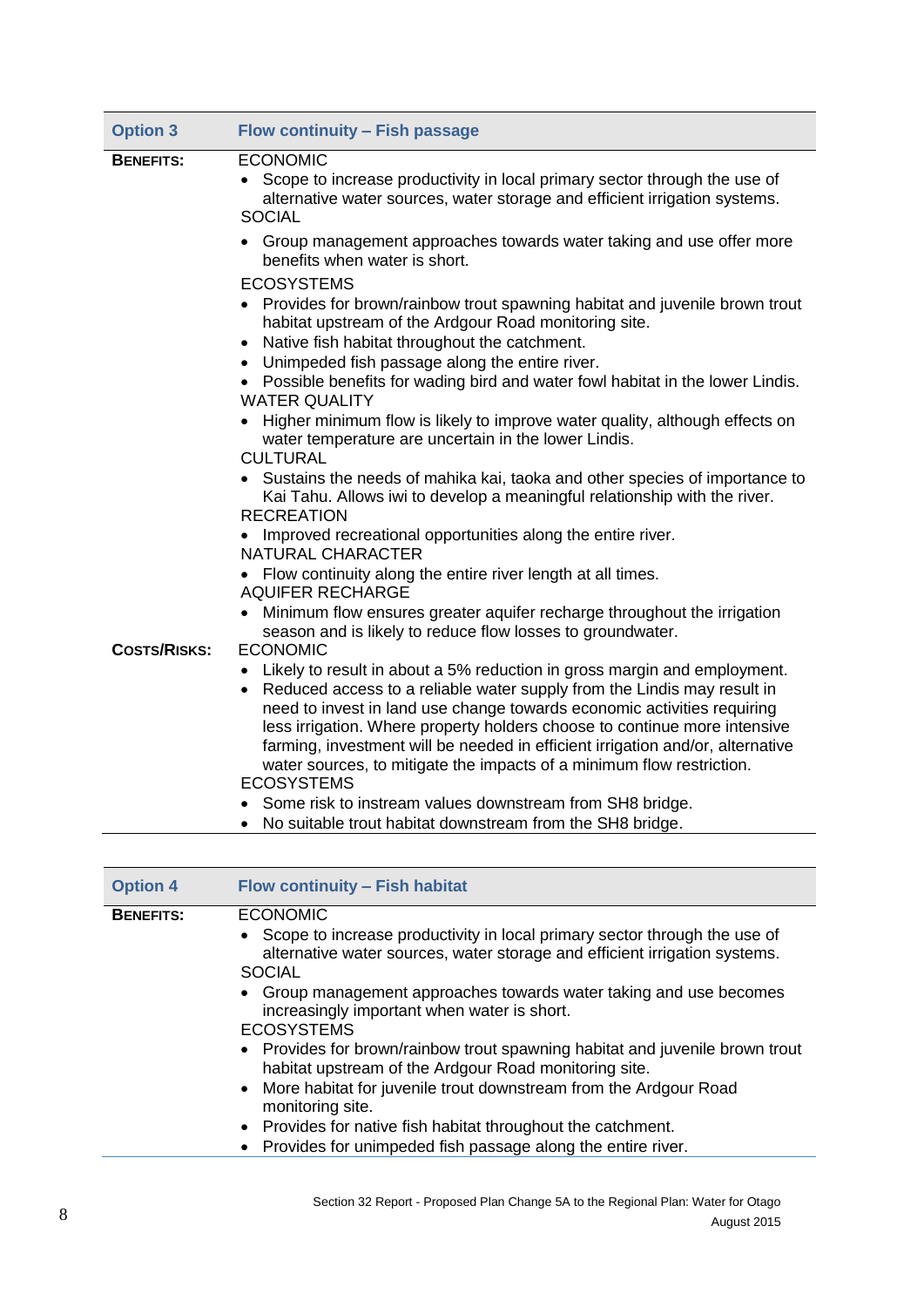|                     | Possible benefits for wading bird and water fowl habitat in the lower Lindis.<br>$\bullet$<br><b>WATER QUALITY</b>                                                                           |
|---------------------|----------------------------------------------------------------------------------------------------------------------------------------------------------------------------------------------|
|                     | Higher minimum flow likely to further improve water quality, although                                                                                                                        |
|                     | effects on water temperature are uncertain in the lower Lindis.<br><b>CULTURAL</b>                                                                                                           |
|                     | • Protects the needs of mahika kai, taoka and other species of importance to<br>Kai Tahu. Allows iwi to develop a meaningful relationship with the river.<br><b>RECREATION</b>               |
|                     | • A wide range of recreational opportunities along the entire river.<br>NATURAL CHARACTER                                                                                                    |
|                     | • Flow continuity along the entire river length at all times.<br><b>AQUIFER RECHARGE</b>                                                                                                     |
| <b>COSTS/RISKS:</b> | • Higher minimum flow ensures more aquifer recharge throughout the<br>irrigation season and is likely to further reduce flow losses to groundwater.<br><b>ECONOMIC</b>                       |
|                     | Likely to result in about a 5% or greater reduction in gross margin and<br>employment.                                                                                                       |
|                     | • Greater shift in land use change and/or need for more investment in<br>mitigating measures (efficient irrigation, alternative water source, water<br>storage) than under previous options. |

#### <span id="page-12-0"></span>**5.2 Options for managing groundwater in the Bendigo-Tarras Basin.**

#### <span id="page-12-1"></span>**5.2.1 Overview of options**

In developing the proposed plan change the following options were considered for managing the groundwater resources of the Lindis catchment and Bendigo-Tarras Basin:

#### *OPTION 1: STATUS QUO*

The Lindis Alluvial Ribbon Aquifer is managed as surface water under Policy 6.4.1A. The groundwater resources of the Bendigo-Tarras Basin are managed by relying on the default maximum allocation limits as set by Policy 6.4.10A of the Water Plan.

| <b>Aquifer</b>      | <b>Maximum Allocation Limit</b> |
|---------------------|---------------------------------|
| Ardgour Valley      | 0.19 Mm <sup>3</sup> /yr        |
| Bendigo             | 18.80 Mm <sup>3</sup> /yr       |
| <b>Lower Tarras</b> | 19.49 Mm <sup>3</sup> /yr       |

#### *OPTION 2: TAILORED MAXIMUM ALLOCATION LIMITS*

The Lindis Alluvial Ribbon Aquifer is managed as surface water under Policy 6.4.1A. The maximum allocation limit for Ardgour Valley Aquifer is set to limit stream depletion in the Lindis River. The maximum allocation limits proposed for the aquifers in the Bendigo-Tarras Basin give greater recognition to their distinct hydrological characteristics. Restrictions are set for groundwater takes from the Bendigo and Lower Tarras aquifers for the purpose of irrigation, in order to provide greater protection for existing hydro-electricity operations on the Clutha River/Mata-Au.

| <b>Aquifer</b>        | <b>Maximum Allocation Limit</b> | <b>Irrigation Take Restriction</b>                                                  |  |  |
|-----------------------|---------------------------------|-------------------------------------------------------------------------------------|--|--|
| <b>Ardgour Valley</b> | 0.19 Mm <sup>3</sup> /yr        | Not applicable                                                                      |  |  |
| Bendigo               | 29.00 Mm <sup>3</sup> /yr       | No groundwater is taken for the purpose of<br>irrigation between 1 May to 31 August |  |  |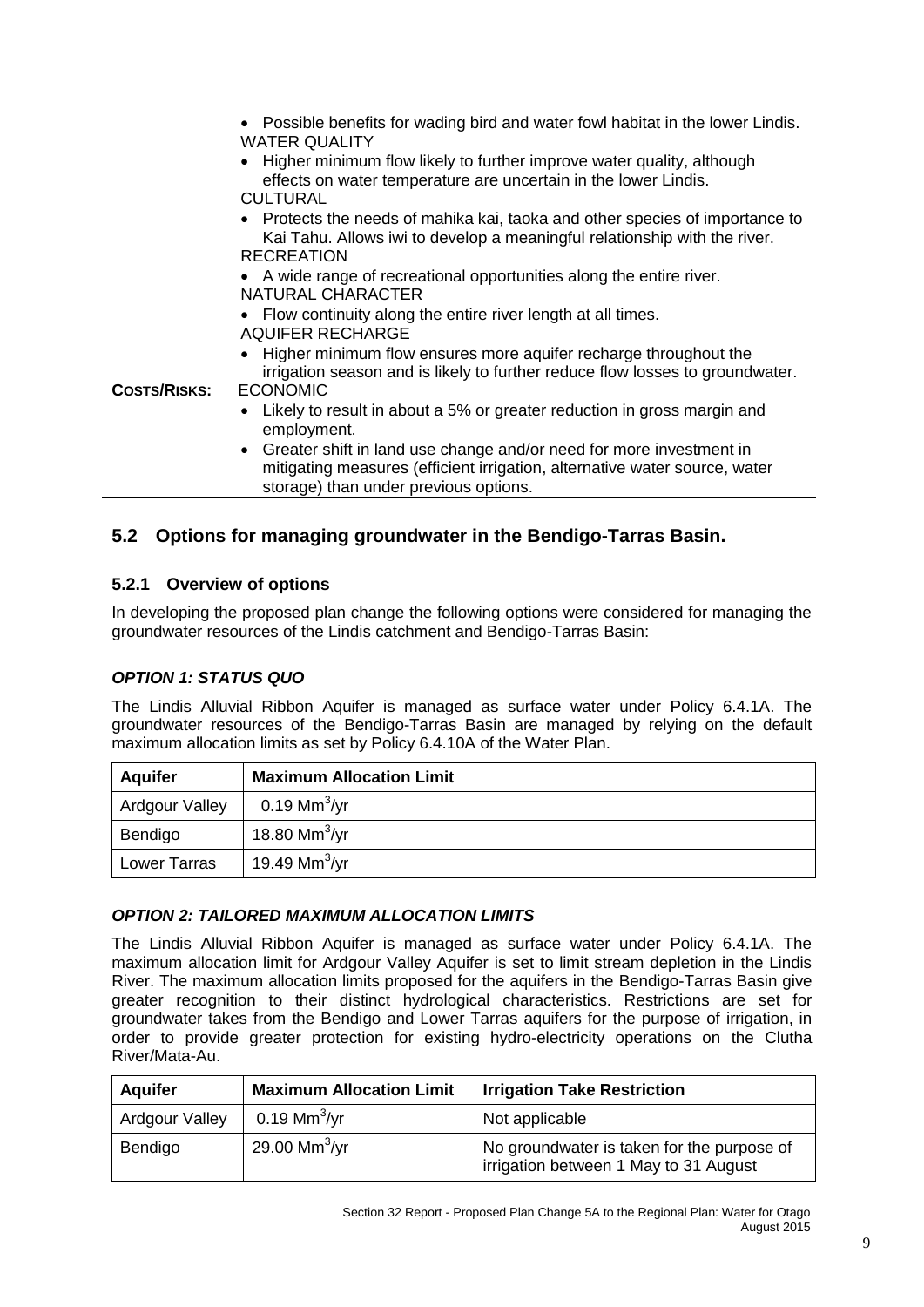| Lower Tarras | 18.80 $\text{Mm}^3/\text{yr}$ | No groundwater is taken for the purpose of |
|--------------|-------------------------------|--------------------------------------------|
|              |                               | irrigation between 1 May to 31 August      |

#### <span id="page-13-0"></span>**5.2.2 Analysis of options for managing groundwater**

| <b>Option 1</b>                         | <b>Status Quo</b>                                                                                                                                                                                                                                                                                                                                                                                                                                                                                                                                                                                                                                                                                                                                                 |
|-----------------------------------------|-------------------------------------------------------------------------------------------------------------------------------------------------------------------------------------------------------------------------------------------------------------------------------------------------------------------------------------------------------------------------------------------------------------------------------------------------------------------------------------------------------------------------------------------------------------------------------------------------------------------------------------------------------------------------------------------------------------------------------------------------------------------|
| <b>BENEFITS:</b>                        | <b>ECONOMIC</b><br>• Allows for more groundwater to be allocated and for economic growth in<br>the lower Lindis and on the Clutha River/Mata-Au terraces to occur.                                                                                                                                                                                                                                                                                                                                                                                                                                                                                                                                                                                                |
| COSTS/RISKS:                            | <b>ECONOMIC</b><br>The default maximum allocation limit for the Bendigo Aquifer unnecessarily<br>$\bullet$<br>limits taking from this aquifer.<br><b>ENVIRONMENTAL</b><br>Risk of drawdown in the Lower Tarras Aquifer.                                                                                                                                                                                                                                                                                                                                                                                                                                                                                                                                           |
| <b>Option 2</b>                         | <b>Tailored maximum allocation limits</b>                                                                                                                                                                                                                                                                                                                                                                                                                                                                                                                                                                                                                                                                                                                         |
| <b>BENEFITS:</b><br><b>COSTS/RISKS:</b> | <b>ECONOMIC</b><br>• Overall, more groundwater can be allocated and provides greater stimulus<br>for economic growth in the lower Lindis and on the Clutha River/Mata-Au<br>terraces.<br>Provides greater protection for existing hydro-electricity generation on the<br>$\bullet$<br>Clutha River/Mata-Au.<br>Reduces the need for Contact Energy to be involved in the consenting<br>$\bullet$<br>process for individual takes from the Bendigo and Lower Tarras aquifers,<br>which are characterised by a strong hydraulic connection to the Clutha<br>River/Mata-Au.<br><b>ECONOMIC</b><br>Slight reduction in the volume of water that can be taken from the Lower<br>$\bullet$<br>Tarras Aquifer in order to reduce the risk for drawdown and avoid impacts |
|                                         | on existing bores.<br>Restrictions are placed on groundwater takes from the Bendigo and Lower<br>$\bullet$<br>Tarras aquifers for the purpose of irrigation. However, the impact of these<br>restrictions is considered minimal as the restrictions are currently already<br>imposed on every new take from an aquifer that is hydraulically connected<br>to the Clutha River/Mata-Au as a standard consent condition.<br><b>ENVIRONMENTAL</b><br>Provides for a more sustainable management regime than Option 1, by<br>avoiding long-term adverse effects on the Lower Tarras Aquifer.                                                                                                                                                                          |

### <span id="page-13-1"></span>**5.3 Options for mapping the catchment and aquifer boundaries**

#### <span id="page-13-2"></span>**5.3.1 Overview of options**

In developing the proposed plan change the following options were considered for mapping the Lindis catchment and aquifer boundaries:

#### *OPTION 1 – INCLUDE TARRAS CREEK CATCHMENT & RETAIN EXISTING BOUNDARIES OF THE LINDIS ALLUVIAL RIBBON*

The Tarras Creek sub catchment is considered an integral part of the Lindis River Catchment and the management of groundwater takes form the Lindis Alluvial Ribbon Aquifer could remain based on the mapping of this resource as shown in Map C1b of the Water Plan.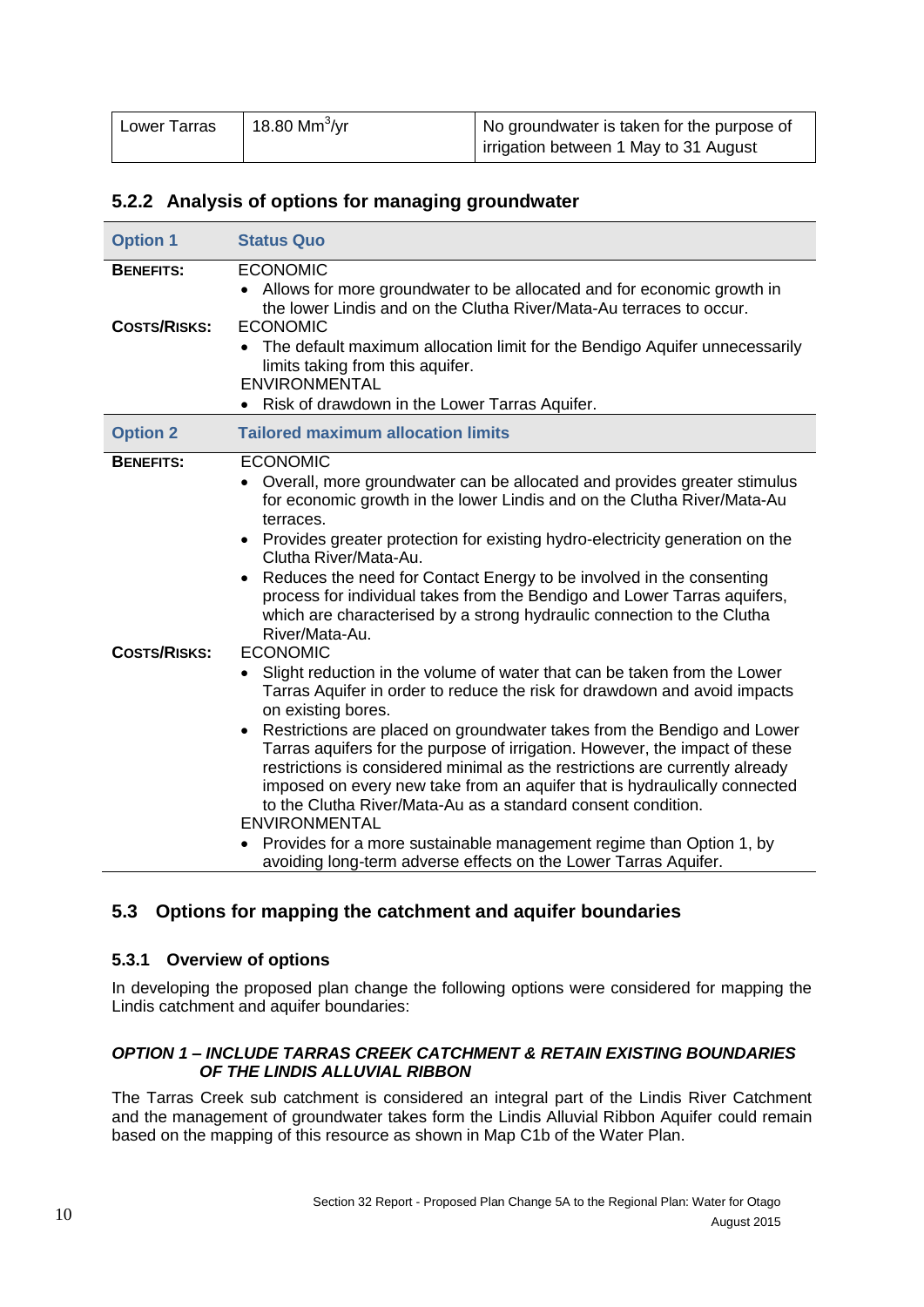#### *OPTION 2 – EXCLUDE TARRAS CREEK CATCHMENT & INCLUDE LOWER LINDIS ALLUVIAL FAN ZONE*

This option recognises that at low flows Tarras Creek does not contribute to the flows in the Lindis River and does not recharge the Lindis Alluvial Ribbon Aquifer. The boundaries of the Lindis Alluvial Ribbon Aquifer are amended to exclude the Tarras Creek catchment and include the lower Lindis alluvial fan zone.

#### <span id="page-14-0"></span>**5.3.2 Analysis of options**

| <b>Option 1</b>     | Include Tarras Creek catchment & retain existing boundaries of the<br><b>Lindis Alluvial Ribbon Aquifer</b>                            |
|---------------------|----------------------------------------------------------------------------------------------------------------------------------------|
| <b>BENEFITS:</b>    | <b>ECONOMIC</b>                                                                                                                        |
|                     | • No restriction on groundwater takes in the lower Lindis alluvial fan zone<br>which are not located within 100 m of the Lindis River. |
| <b>COSTS/RISKS:</b> | <b>ECONOMIC</b>                                                                                                                        |
|                     | • Unnecessary restriction on surface water takes in the Tarras Creek sub<br>catchment.                                                 |
|                     | <b>ENVIRONMENTAL</b>                                                                                                                   |
|                     | • Stream depletion in the lower Lindis caused by the cumulative effect of<br>groundwater takes in the lower Lindis alluvial fan zone.  |

| <b>Option 2</b>                         | Exclude Tarras Creek catchment & include Lower Lindis alluvial fan zone                                                                                                                                                                                                                                                                                                                                                                                                                                                    |
|-----------------------------------------|----------------------------------------------------------------------------------------------------------------------------------------------------------------------------------------------------------------------------------------------------------------------------------------------------------------------------------------------------------------------------------------------------------------------------------------------------------------------------------------------------------------------------|
| <b>BENEFITS:</b><br><b>COSTS/RISKS:</b> | <b>ECONOMIC</b><br>• Avoids surface water takes in the Tarras Creek sub-catchment being<br>unduly restricted by the Lindis minimum flow and allocation limits.<br><b>ENVIRONMENTAL</b><br>• Protects the values of the lower Lindis River against the cumulative impacts<br>of groundwater takes.<br><b>ECONOMIC</b><br>• Minimum flow restriction applies to groundwater takes in the lower Lindis<br>alluvial fan zone.<br><b>ENVIRONMENTAL</b><br>• Provides for a more sustainable management regime than Option 1, by |
|                                         | avoiding long-term adverse effects of groundwater takes on surface flows<br>in the lower Lindis.                                                                                                                                                                                                                                                                                                                                                                                                                           |

#### <span id="page-14-1"></span>**5.4 Recommended management regime**

The recommended regime for the integrated management of the surface and groundwater resources of the Lindis entails the following options:

- $\bullet$  Surface water: Option  $3 -$  Flow continuity species migration
- Groundwater: Option 2 Tailored maximum allocation limits
- Mapping: Option 2 Exclude Tarras Creek catchment and include the lower Lindis alluvial fan zone

This is shown in the tables below:

#### **Surface water management regime: Lindis catchment (excluding Tarras) & alluvial aquifer**

| Primary allocation limit        | 1,000 $\frac{1}{s}$                                       |  |
|---------------------------------|-----------------------------------------------------------|--|
| Primary allocation minimum flow | 750 I/s (October to May)<br>1,600 I/s (June to September) |  |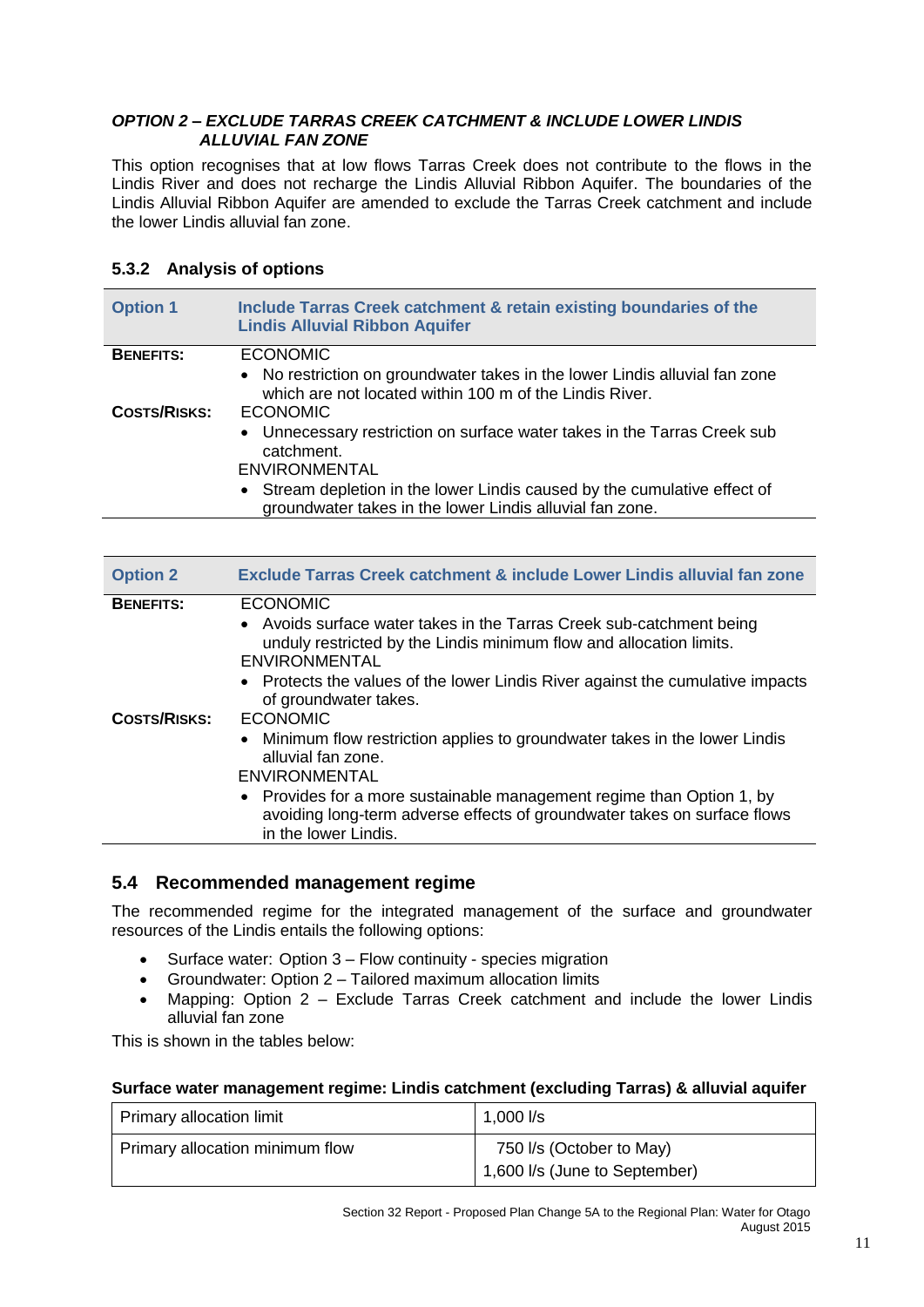| Supplementary allocation blocks                                                  | $500$ $\text{Vs}$                                                                                                                                                    |
|----------------------------------------------------------------------------------|----------------------------------------------------------------------------------------------------------------------------------------------------------------------|
| Supplementary allocation minimum flow                                            | 2,200 I/s (May to November) 1st block<br>1,600 I/s (December to April) 1st block<br>2,700 I/s (May to November) 2nd block<br>2,100 I/s (December to April) 2nd block |
| Lindis Alluvial Ribbon Aquifer, including the<br>lower Lindis alluvial fan zone. | Managed as surface water, above                                                                                                                                      |

#### **Groundwater management regime: Ardgour Valley, Bendigo & Lower Tarras**

| <b>Aquifer</b>        | <b>Maximum Allocation Limit</b> | <b>Irrigation Take Restriction</b>                                                  |
|-----------------------|---------------------------------|-------------------------------------------------------------------------------------|
| <b>Ardgour Valley</b> | $0.19$ Mm <sup>3</sup> /yr      | Not applicable                                                                      |
| Bendigo               | 29.00 Mm <sup>3</sup> /yr       | No groundwater is taken for the purpose of<br>irrigation between 1 May to 31 August |
| Lower Tarras          | 18.80 Mm $\frac{3}{yr}$         | No groundwater is taken for the purpose of<br>irrigation between 1 May to 31 August |

This management regime is recommended for the following reasons:

- The natural character, cultural and recreational values associated with the upper, middle and lower reaches of the Lindis River are maintained, and aquatic ecosystems are protected by ensuring species migration at all times along the river's entire length.
- The use of groundwater from the Bendigo and Lower Tarras aquifers is maximised while long-term impacts on aquifers and connected surface water bodies are avoided and adequate protection is provided for existing hydro-electricity generation on the Clutha River/Mata-Au.
- The wellbeing of the local community is maintained. The economic impact of a minimum flow on the local and regional economy is likely to be relatively small in an average year. Environmental conditions in the Lindis catchment have a greater impact on the availability of water for irrigation, and therefore on the local and wider economy, than a minimum flow restriction.
- Irrigators are given sufficient time to implement measures to mitigate the impacts of a minimum flow restriction.
- Investment in measures to mitigate the impact of a minimum flow (efficient irrigation, provision of water storage infrastructure, and the transition towards the use of an alternative water source), will provide irrigators in the lower catchment (that have access to an alternative water source) as well as those in the upper Lindis catchment (that do not have access to an alternative water source) with a more reliable water supply, allowing them to increase their productivity. This creates scope for positive spin-off effects.
- The recommended management regime gives effect to the objectives of the NPSFM by safeguarding the life-supporting capacity, ecosystem processes and indigenous species of the Lindis catchment, maintain the connections between freshwater bodies, avoiding and, where necessary, phasing out over-allocation, and promoting the efficient use of water.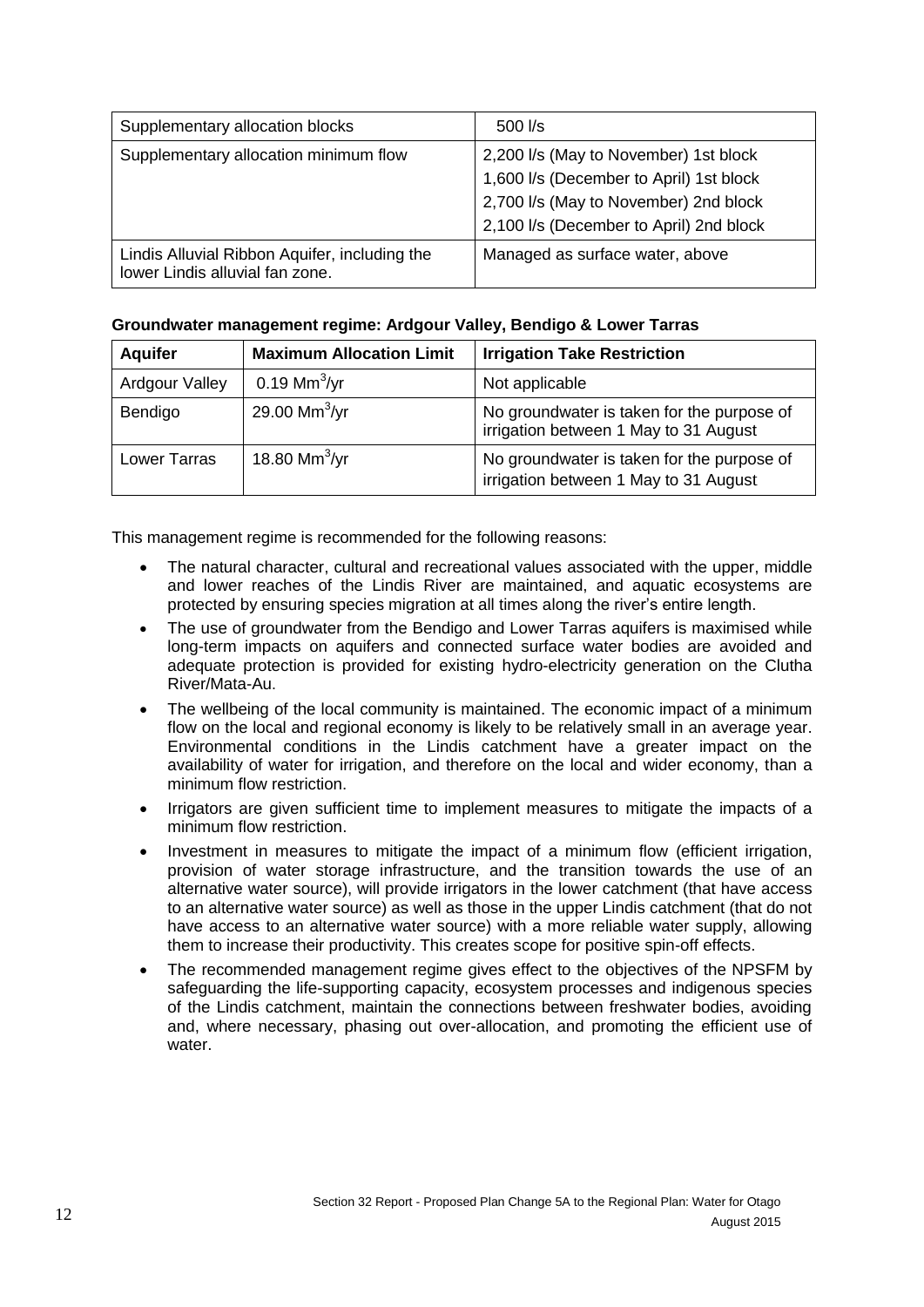## <span id="page-16-0"></span>**6. Detailed analysis of the recommended management regime**

The table below outlines the expected outcomes of the recommended management regime against the values and uses that have been identified in section 4 as important to the local and wider community.

#### **Availability of water for irrigation during the growing season**

- In an average year, negative economic impacts of the minimum flow restriction are likely to be relatively small. A more detailed overview of the economic impacts of the minimum flow on irrigators for different allocation scenarios and environmental conditions is shown in the Appendix.
- Water is naturally restricted within the catchment. The impact of fluctuations in environmental conditions on water availability for irrigation is greater overall than those of the proposed minimum flow on the availability of water for irrigation, and therefore on the local and wider economy irrigation.
- To mitigate the potential impacts of a minimum flow regime, there is a need for investment in water supply infrastructure (e.g. provision of water storage, infrastructure to supply water from alternative sources, shift to more efficient irrigation practices).
- The proposed primary allocation limit is considered sufficient to efficiently irrigate 87% of the irrigated land that currently has access only to water sourced from the Lindis River, at 98% surety of supply during an average year.
- The proposed primary allocation limit does not affect existing consent holders who have been using water efficiently and who do not have access to an alternative water supply source. The Water Plan policies allow for consideration of historic water use and irrigation footprint under the existing consent (provided the water has been used in an efficient manner) during consent renewal processes.
- Under this proposal, no completely new takes can be granted for primary allocation from the Lindis River and the Lindis Alluvial Ribbon Aquifer until the sum of consented primary allocation takes has been reduced to less than 1,000 l/s. However, the granting of new resource consents to take water from the Ardgour Valley, Bendigo and Lower Tarras aquifers is enabled. For irrigators in the lower Lindis catchment with no access to groundwater, the Clutha remains an alternative source of water supply.
- A "sinking lid "applies to primary allocation in the Lindis catchment. This means that the consideration of various policies in the Water Plan that seek to avoid the reallocation of unutilised or inefficiently used primary allocation will, over time, result in a gradual increase in the level of surety of supply for existing primary allocation consent holders.
- The proposed supplementary minimum flow for the Lindis River enables access to water for storage at moderate flows.
- The investment in water storage and in the use of alternative sources (Clutha, Bendigo-Tarras Basin) will result in greater reliability of supply and may, in some instances, allow for the further expansion of the land under irrigation. The resulting productivity gains and increased farm output are likely to generate new jobs in primary sector and investment in ancillary industries and will contribute to the growth of regional GDP, while the pressure for water takes comes off the Lindis River.
- Off- and on-farm capital investments in water storage, water supply and efficient application infrastructure increase capital value of the land.

#### **Domestic water use and stock water supplies**

 Taking of water for domestic use and stock drinking is not subject to the minimum flow, because RMA Section 14(3) allows individuals to take freshwater for the purpose of domestic use or stock drinking water purposes at all times as long as the take does not, or is not likely to, have an adverse effect on the environment.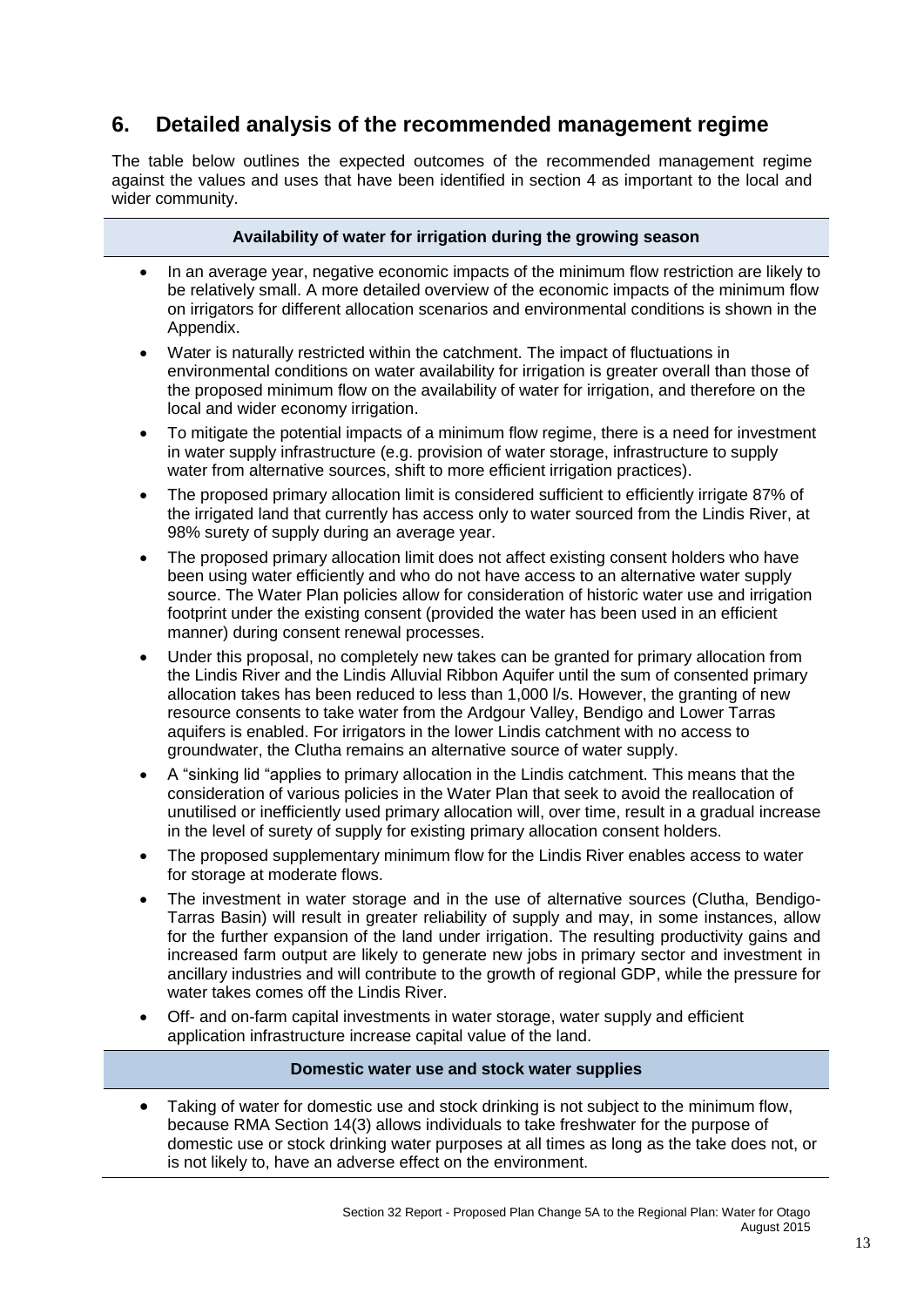#### **Trout (including spawning, juvenile rearing and retention)**

- Fish migrate to and from the Lindis River at all times throughout the year.
- The river's role in recruitment to the Upper Clutha fishery is looked after.
- Brown trout and rainbow trout spawning is protected.
- Minimum flow provides for some juvenile rearing habitat in the lower reach of the river, but flows in this part of the river during summer do not provide habitat for adult trout.
- There is still some threat to trout populations downstream from the SH8 bridge.

#### **Native fish (including eels) and macro-invertebrates**

- Instream habitat for native fish (eels, bullies) and macro-invertebrate communities in the lower and middle reaches of the Lindis River is improved.
- Remaining populations of Clutha flathead galaxiid in the Lindis River's tributaries are not expected to suffer from increased trout predation because of the presence of natural and human-made trout migration barriers.
- There is still some threat to aquatic ecosystems downstream from the SH8 bridge as the minimum flow will reduce, but not eliminate the risk of algal blooms and high temperatures.

#### **Cultural values**

- Mauri (life-force of river) improved along entire river length.
- Protects the habitats and the wider needs of mahika kai (food-gathering), taoka species (ells, or tuna) and other species of importance for Kāi Tahu along the river's entire length.
- Recognises the relationship Kai Tahu have with the Lindis River, its healing and health giving powers and its role in providing cultural materials.
- Reflects the Kai Tahu philosophy of holistic resource management, "ki uta ki tai" ("from the mountains to the sea"), allowing them to develop a meaningful relationship with the river.

#### **Small stream recreation, safe and family oriented camping, tourism**

- Increased river flows will provide better opportunities for local community members and tourists to actively engage in water-based recreational activities (e.g. fishing, paddling or swimming) along the entire river's length.
- Positive effects on the amenity and natural character make the river margins more attractive as a destination for passive recreation (walking, picnicking/camping, sightseeing/photography).
- Possible increases to tourist activity given the area's accessibility, the presence of some hospitality businesses (visitor accommodation, café, gift shop) and the improved recreational opportunities and amenity of the Lindis Valley.

#### **Water quality and stream health**

- Increased river flows over summer and use of more efficient irrigation methods would typically assist with good water quality and a reduced risk of algal blooms by:
	- o Reducing irrigation run-off
	- o Reducing water temperature in the lower river during summer
	- o Reducing *E. coli* and dissolved reactive phosphorous concentrations in the river.
- Limiting the impacts from increased NNN discharges due to land use intensification.
- Water take restrictions imposed by the minimum flow are likely to stimulate investment in more efficient irrigation methods and water storage, which in turn may result in land use intensification and increased nutrient outputs.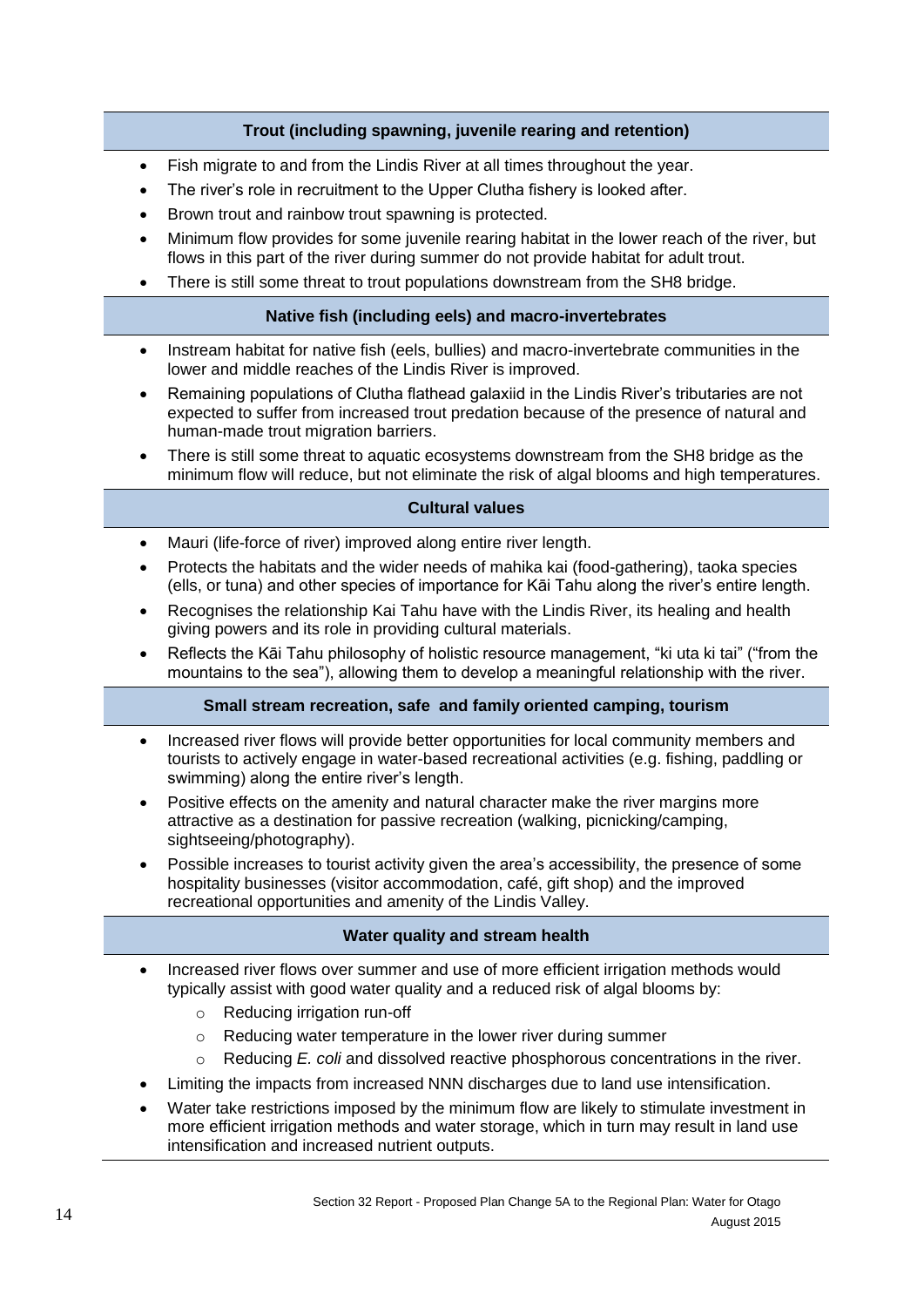The risk of water quality degradation as a result of land use intensification and increased nutrient output will be addressed through the Water Plan provisions that were introduced under Plan Change 6A.

#### **Natural character and amenity**

- Increased surface flows in middle and lower reaches of the Lindis River.
- Guaranteed flows down to the Clutha confluence.
- The combination of a Schedule 2A primary allocation limit and provisions that gradually reduce over-allocation result in greater flow variability and reduce the incidence and duration of low flows.
- Minimum flow restriction provides continuous flows in the main river channel but does not guarantee flows in the side braids of the lower Lindis River.
- During prolonged drought conditions there is still some risk of algal blooms affecting the amenity values in the lower river reaches.

## <span id="page-18-0"></span>**7. Transition times for implementation of the plan change**

Following the formal plan change process, when Proposed Plan Change 5A becomes operative, the maximum allocation limits for the aquifers of the Bendigo-Tarras Basin and the allocation limits for the Lindis River determined through this plan change will come into full effect. However, under Policy 6.4.5 of the Water Plan, the minimum flow will not apply until after a collective review of consents in the Lindis catchment is undertaken. This will occur before 2021 if there is agreement by the holders of deemed permits to adhere to minimum flows, or on the expiry of the deemed permits on 2 October 2021.

Policy 6.4.5 effectively allows for a transition period, enabling local consent holders and other stakeholders to investigate the feasibility of measures that mitigate the effect of a minimum flow on water availability or could result in even greater benefits for the ecosystem, recreational or cultural values supported by the Lindis River. These may include:

- $\triangleright$  The formation of a catchment-wide water management group
- $\triangleright$  The use of more efficient irrigation practices
- $\triangleright$  The supply of irrigation water from alternative sources, either through privately owned or community based irrigation schemes

## <span id="page-18-1"></span>**8. Consultation**

A water management regime that is developed in consultation with the local community is more likely to be accepted by water users and other stakeholders. Consequently, in developing the proposed plan change, Council has undertaken extensive consultation with affected consent holders and landowners, statutory bodies and agencies and the wider community.

Between 2009 and 2011, Council hosted four community workshops to discuss the policy framework for managing surface water and groundwater in Otago, shared scientific information about the Lindis River and the aquifers in the Bendigo-Tarras Basin and listened to people's views on what they consider to be important values and uses supported by the area's water resources. The fourth public workshop discussed flow scenarios and management options for the management of the surface and groundwater resources in the Lindis, based on the options of with or without the Tarras Water Irrigation proposal.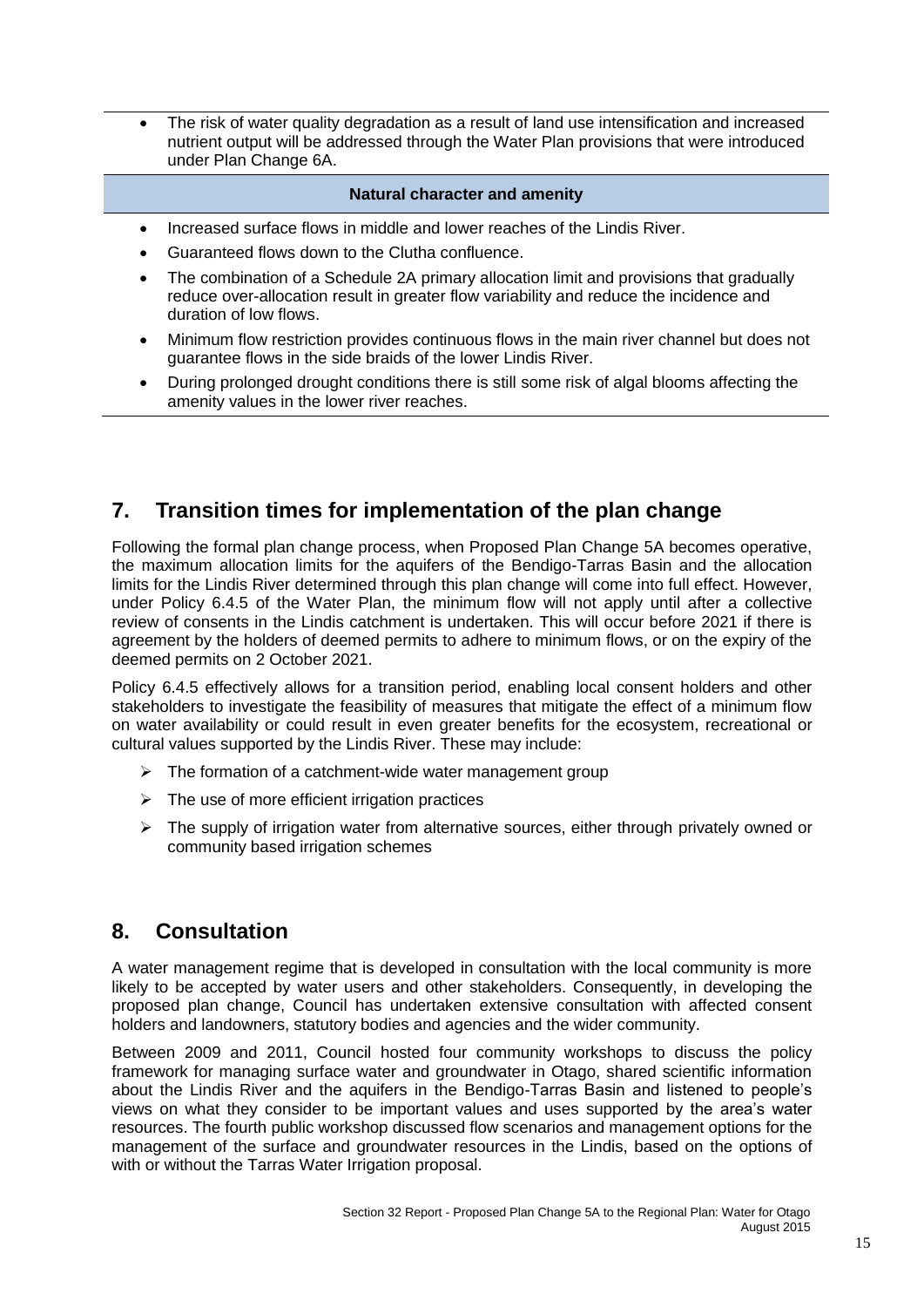During a fifth community workshop in April 2014 ORC staff presented a consultation draft of the proposed Plan Change with a recommended option for managing the Lindis River and the aquifers in the Bendigo-Tarras Basin. Following community feedback on the consultation draft and the gathering of additional information after its release, staff presented a revised management option during a sixth workshop in April 2015.

In the months April - June 2015 ORC staff regularly met with representatives of the local farming community to discuss their outstanding concerns around the implementation of the proposed minimum flow and the replacement of deemed permits with resource consents issued under the RMA, and the ability of the Water Plan to accommodate the need for a transitional period. To address these concerns and provide greater clarity around the replacement of existing water permits in the catchment ORC staff have developed the *Guide to Preparing a resource consent application to take surface water, including replacing a deemed permit,* August 2015.

ORC has also undertaken a consultation process with tangata whenua around the management of these water resources. As part of this process, ORC staff and Iwi representatives undertook a joint site visit to the Lindis in December 2013 to further their understanding about the management issues surrounding the river and identify the cultural values associated with it.

## <span id="page-19-0"></span>**9. Conclusion**

The purpose of the RMA is to promote the sustainable management of natural and physical resources. It is considered that Proposed Plan Change 5A (Lindis: Integrated water management) enables the ORC to better manage the water resources of the Lindis catchment and the Bendigo-Tarras Basin, now and for the future.

Overall, given time, the community as a whole should be able to transition successfully into this new regime while maintaining their wellbeing, and safeguarding the values that are important to them.

The preferred option meets the requirements of Section 32 of the Resource Management Act 1991, being an efficient means to improve the management of water taking in the Lindis-Tarras-Bendigo area with the greatest benefits, least costs, and manageable risk.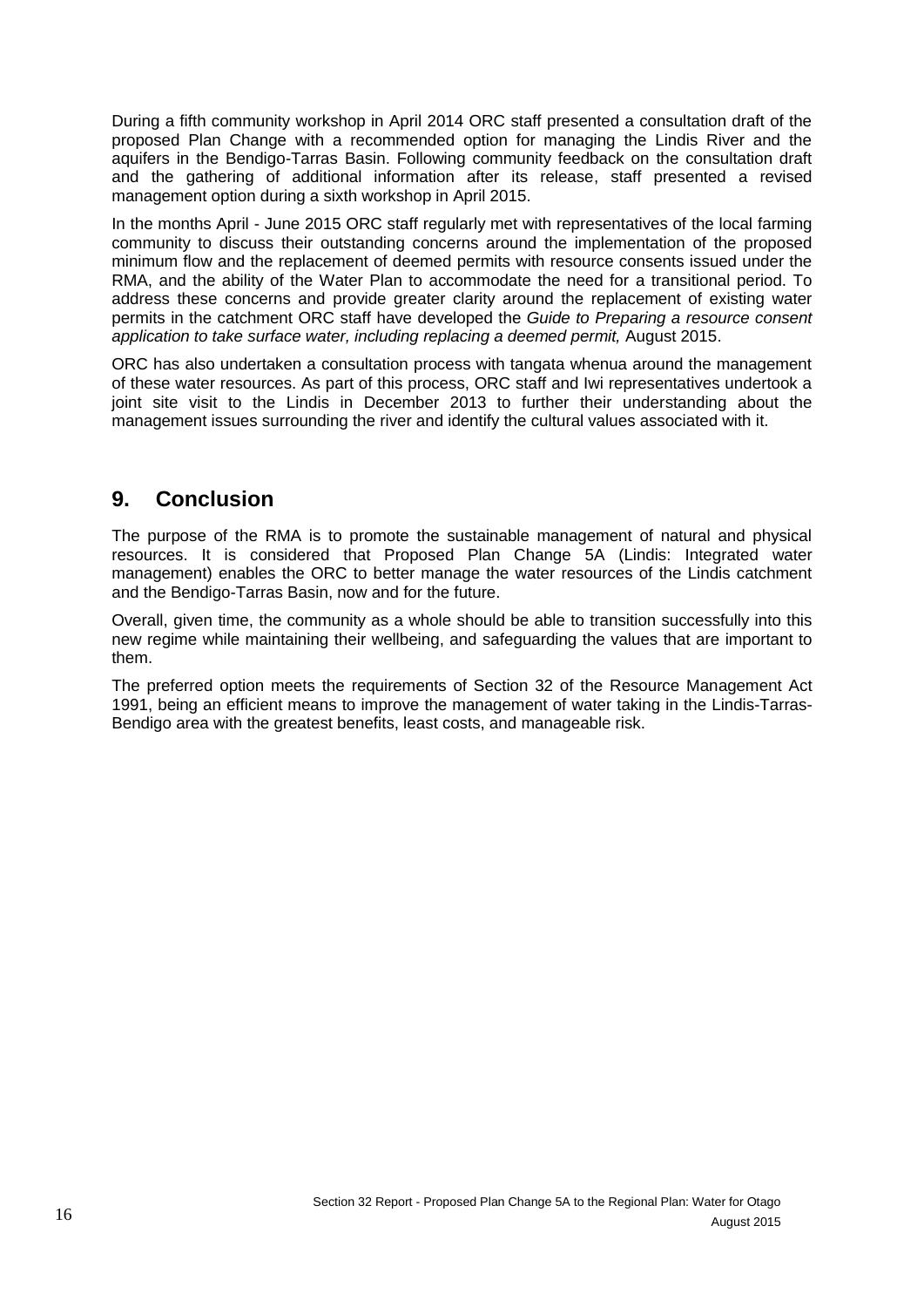## <span id="page-20-0"></span>**Main reference material**

National Policy Statement for Freshwater Management 2014 Regional Plan: Water for Otago (updated to 1 June 2015) Resource Management Act 1991

#### **ORC reports to committee**

2010/1776: Bendigo-Tarras Allocation Study 2014/764: Consultation Draft Proposed Plan Change 5A (Lindis: Integrated Water Management)

#### **Technical reports**

"Bendigo and Tarras Allocation Study", ORC, December 2010

"Economic impacts of minimum flow regimes on the Lindis River", BERL Economics, 2015

"Lindis Catchment: Hydrological analysis to support an economic assessment of the potential impact of a minimum flow regime for the Lindis River", OPUS International Consultants, 2015

"Lindis Catchment Water Resource Study", ORC, June 2014

"Management Flow for Aquatic Ecosystems in the Lindis River", ORC, July 2008

#### **Lindis catchment / ORC workshop material**

"Information Sheet: Lindis Catchment and Bendigo-Tarras Basin", ORC, updated to June 2015 *Workshop 1, 19 Feb 2009:*

"Key themes from small group discussion"

"Minutes"

"Presentation"

*Workshop 2, 11 May 2010:*

"Comments and feedback"

"Flow matrix assessment"

*Workshop 3, 22 Mar 2011*

"Presentation 1"

"Presentation 2: Groundwater"

*Workshop 4, 30 Nov 2011*

"Feedback"

"Presentation"

"Regime Handout"

*Workshop 5: 1 April 2014*

"Key themes"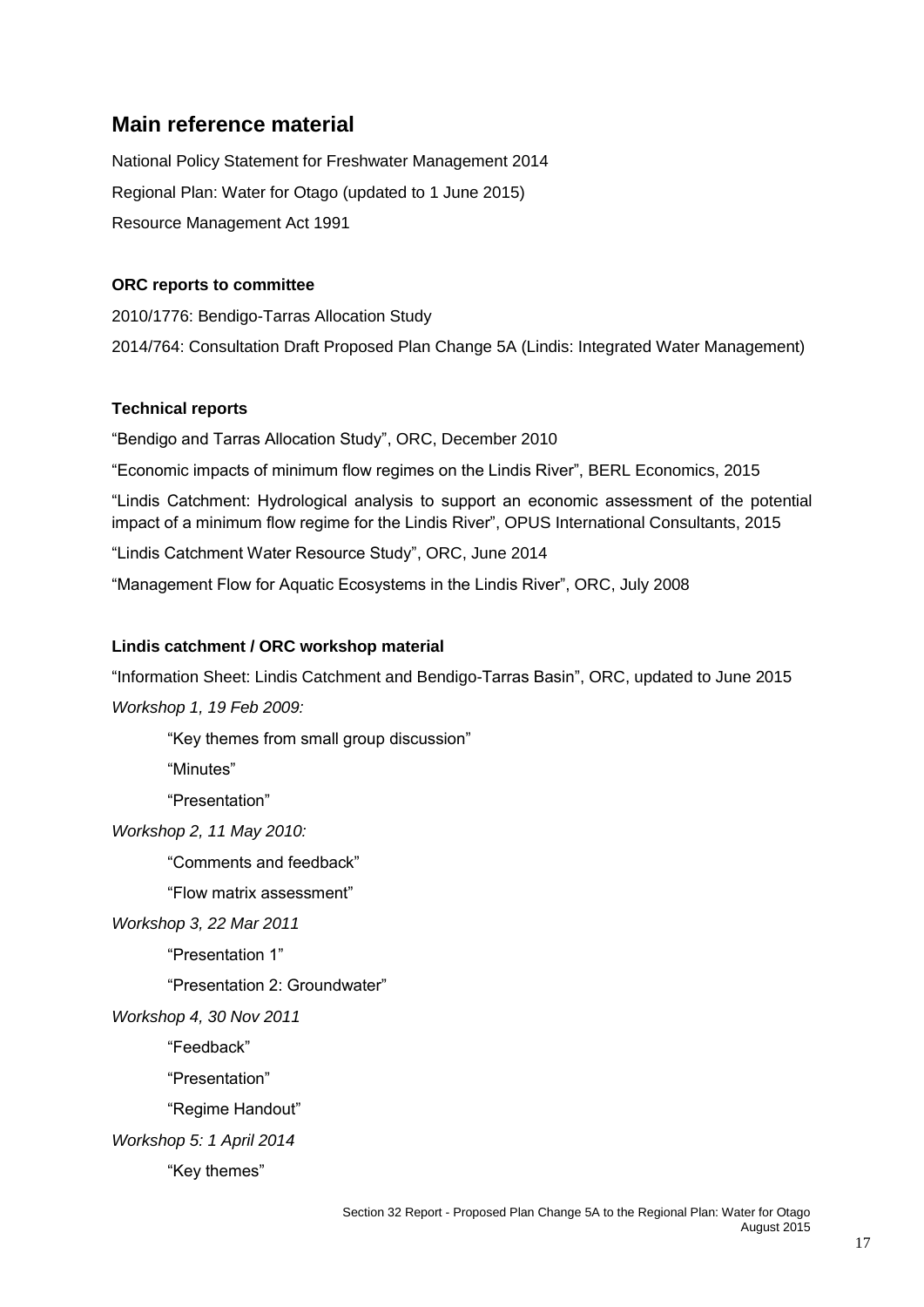"Presentation" *Workshop 6: 1 April 2015* "Key themes"

"Presentation"

"Flow sharing in the Lower Lindis", Lindis Community Think Tank, 2015

"Lindis Think Tanks", Lindis Community Think Tank, 2015

#### **Other material**

"Guide to Preparing a resource consent application to take surface water, including replacing a deemed permit", ORC, August 2015.

"Towards Better Tourism Outcomes for Central Otago 2014-2019 – A community owned strategy", Central Otago District Council, 2013.

"Otago Economic Overview", BERL, 2012

"Central Otago Outdoor Recreation Strategy 2012-2022 – A community owned strategy", Central Otago District Council, 2012.

**All reference material is available online [www.orc.govt.nz](http://www.orc.govt.nz/) .**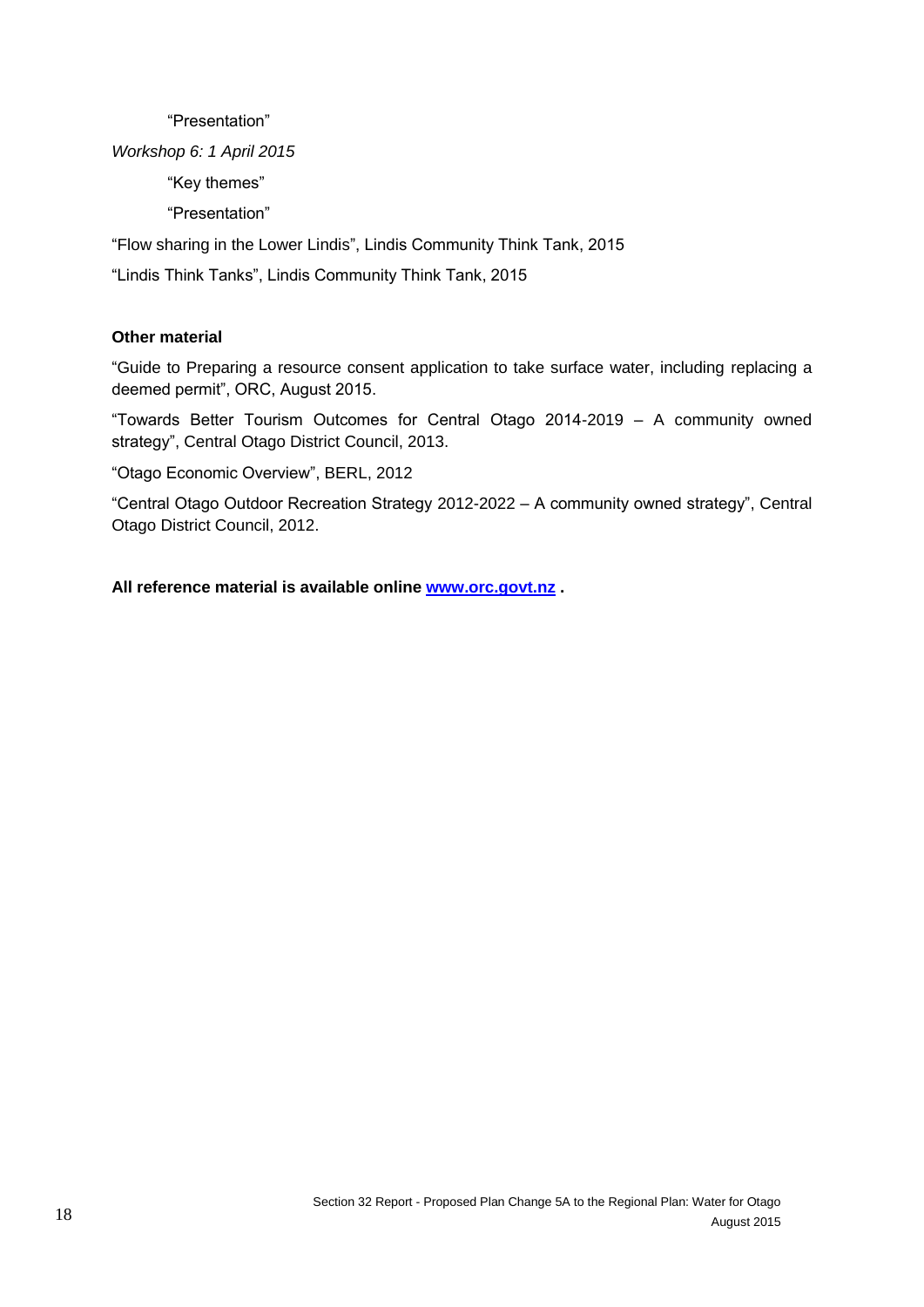## <span id="page-22-0"></span>APPENDIX

-

### <span id="page-22-1"></span>Restrictions on water availability under the proposed minimum flow

The tables below show the effect of the proposed minimum flow regime over the total period of record since 1976. Table 1 shows the impact of natural restrictions on the availability of water from the Lindis to irrigate the area (est. 2,420 ha)<sup>1</sup> that currently only has access to Lindis water (i.e. excludes the area that is already serviced by water form an alternative source or where consents exist to use water from an alternative source).

| Table 1: The effect of natural restrictions on current water availability (no minimum |  |  |  |  |
|---------------------------------------------------------------------------------------|--|--|--|--|
| flow and allocation of 2,084 l/s) <sup>2</sup>                                        |  |  |  |  |

|                | Number of days for<br>rationing<br>$(1 October - 31$<br>Mav) | Greatest number of<br>continuous rationing<br>days<br>$(1 October - 31 May)$ | Number of days when<br>no water is available<br>$(1 October - 31 May)$ | <b>Shortfall of water</b><br>$(in \ Mm^3/yr)$<br>$(1 October - 31$<br>May) |
|----------------|--------------------------------------------------------------|------------------------------------------------------------------------------|------------------------------------------------------------------------|----------------------------------------------------------------------------|
| Average        |                                                              | 22                                                                           |                                                                        | 1.73                                                                       |
| <b>Minimum</b> |                                                              |                                                                              |                                                                        |                                                                            |
| <b>Maximum</b> | 133                                                          | 66                                                                           |                                                                        | 7.51                                                                       |

Table 2 shows the impact of the proposed 750 l/s minimum flow on the availability of water from the Lindis to irrigate the same area.

|  | Table 2: The effect of a 750 l/s minimum flow on water availability (allocation 2,084 l/s) |  |  |
|--|--------------------------------------------------------------------------------------------|--|--|
|--|--------------------------------------------------------------------------------------------|--|--|

|                | Number of days for<br>rationing<br>$(1 October - 31$<br>May) | Greatest number of<br>continuous rationing<br>days<br>$(1 October - 31 May)$ | Number of days when<br>no water is available<br>$(1 October - 31 May)$ | <b>Shortfall of water</b><br>$(in \ Mm3/yr)$<br>$(1 October - 31$<br>May) |
|----------------|--------------------------------------------------------------|------------------------------------------------------------------------------|------------------------------------------------------------------------|---------------------------------------------------------------------------|
| Average        |                                                              | 41                                                                           |                                                                        | 5.87                                                                      |
| <b>Minimum</b> |                                                              |                                                                              |                                                                        |                                                                           |
| <b>Maximum</b> | 172                                                          | 130                                                                          |                                                                        | 16.95                                                                     |

Table 3 shows the impact of the proposed 750 l/s minimum flow if this area was irrigated efficiently.

|                                                           |  |  |  |  |  | Table 3: The effect of a 750 l/s minimum flow on water availability under efficient |  |
|-----------------------------------------------------------|--|--|--|--|--|-------------------------------------------------------------------------------------|--|
| irrigation (allocation 1,146 $\frac{1}{s}$ ) <sup>3</sup> |  |  |  |  |  |                                                                                     |  |

|                | Number of days for<br>rationing<br>$(1 October - 31$<br>May) | Greatest number of<br>continuous rationing<br>days<br>$(1 October - 31 May)$ | Number of days when<br>no water is available<br>$(1 October - 31 May)$ | <b>Shortfall of water</b><br>$(in \ Mm3/yr)$<br>$(1 October - 31$<br>May) |
|----------------|--------------------------------------------------------------|------------------------------------------------------------------------------|------------------------------------------------------------------------|---------------------------------------------------------------------------|
| Average        | 36                                                           | 16                                                                           |                                                                        | 1.07                                                                      |
| <b>Minimum</b> |                                                              |                                                                              |                                                                        |                                                                           |
| <b>Maximum</b> | 17                                                           | 65                                                                           |                                                                        | 5.64                                                                      |

<sup>&</sup>lt;sup>1</sup> The size of the area is based on the findings of the report *Lindis Catchment: Hydrological analysis to support an economic assessment of the potential impact of a minimum flow regime for the Lindis River" by OPUS International Consultants (2015).*

<sup>2</sup> The allocation figure (2,084 l/s) is based on the findings of the report *Lindis Catchment: Hydrological analysis to support an economic assessment of the potential impact of a minimum flow regime for the Lindis River" by OPUS International Consultants (2015).* It should be noted that this figure is relatively consistent with information provided by the local community regarding actual water use.

<sup>3</sup> The allocation (1,146 l/s) is based on the findings of the report *Lindis Catchment: Hydrological analysis to support an economic assessment of the potential impact of a minimum flow regime for the Lindis River" by OPUS International Consultants (2015).*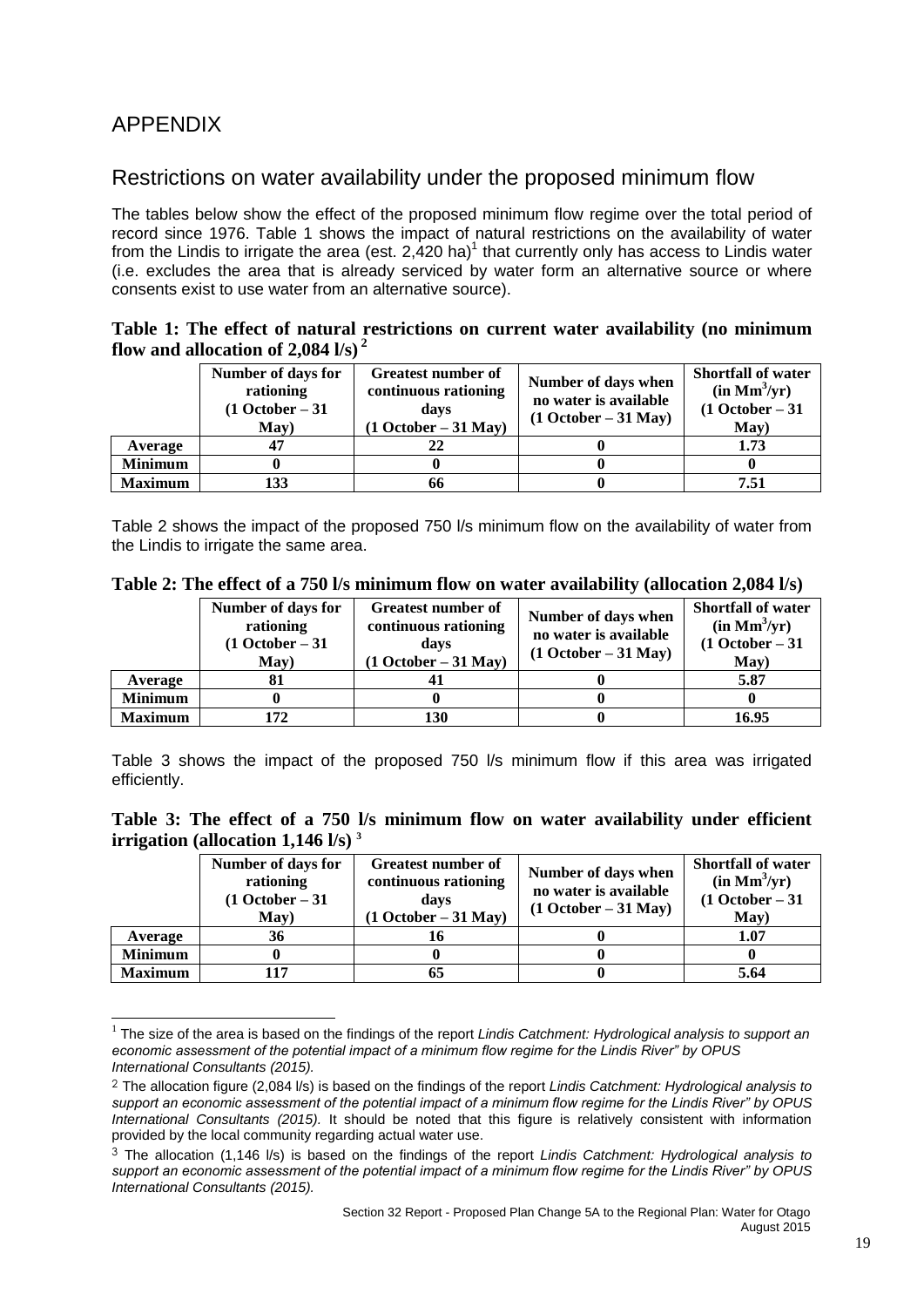The graphs shown in Table 4 illustrate the variations in water availability throughout the irrigation season for each of the scenarios described above. The graphs show that even under the current situation without a minimum flow restriction water availability is often reduced to 80% in an average year, and can drop to as low as 40% in a dry year. Without any mitigation measures, such as the use of efficient irrigation or an alternative water source, the proposed minimum flow of 750 l/s during the irrigation season will further reduce water availability. However, if the area that currently has access only to Lindis catchment water were to be irrigated efficiently, water availability under a 750 l/s minimum flow would generally be greater than under the current situation, while the length of the period during which restriction is likely to occur would also be reduced.

Figure 1 shows variations in the level of surety of supply (i.e. percentage of time during the irrigation season when the full water need can be met) for different minimum flow scenarios over the period 1976 – 2015. The graphs show that under the current circumstances (blue line) environmental conditions already restrict current water taking in the Lindis. Setting a minimum flow of 750 l/s (red line) would further decrease the surety of supply. However if efficient irrigation methods were used, water demand could be reduced significantly (green line), resulting in a higher level of surety of supply than what is achieved under the current circumstances. For example, if there was no minimum flow and the allocation was 2,084 l/s (blue line), than the total allocation could be taken 80% of the time during 22 irrigation seasons since records began in 1976. With a minimum flow of 750 l/s and an allocation of 2,084 l/s (red line), surety of supply would drop and the total allocation could be taken 80% of the time during 10 irrigation seasons in the last 39 years. However, with efficient irrigation methods full water demand (1,146 l/s) could be met at least 80% of the time during 28 irrigation seasons since records began in 1976 (green line).



**Figure 1: Surety of supply over the period 1976-2015**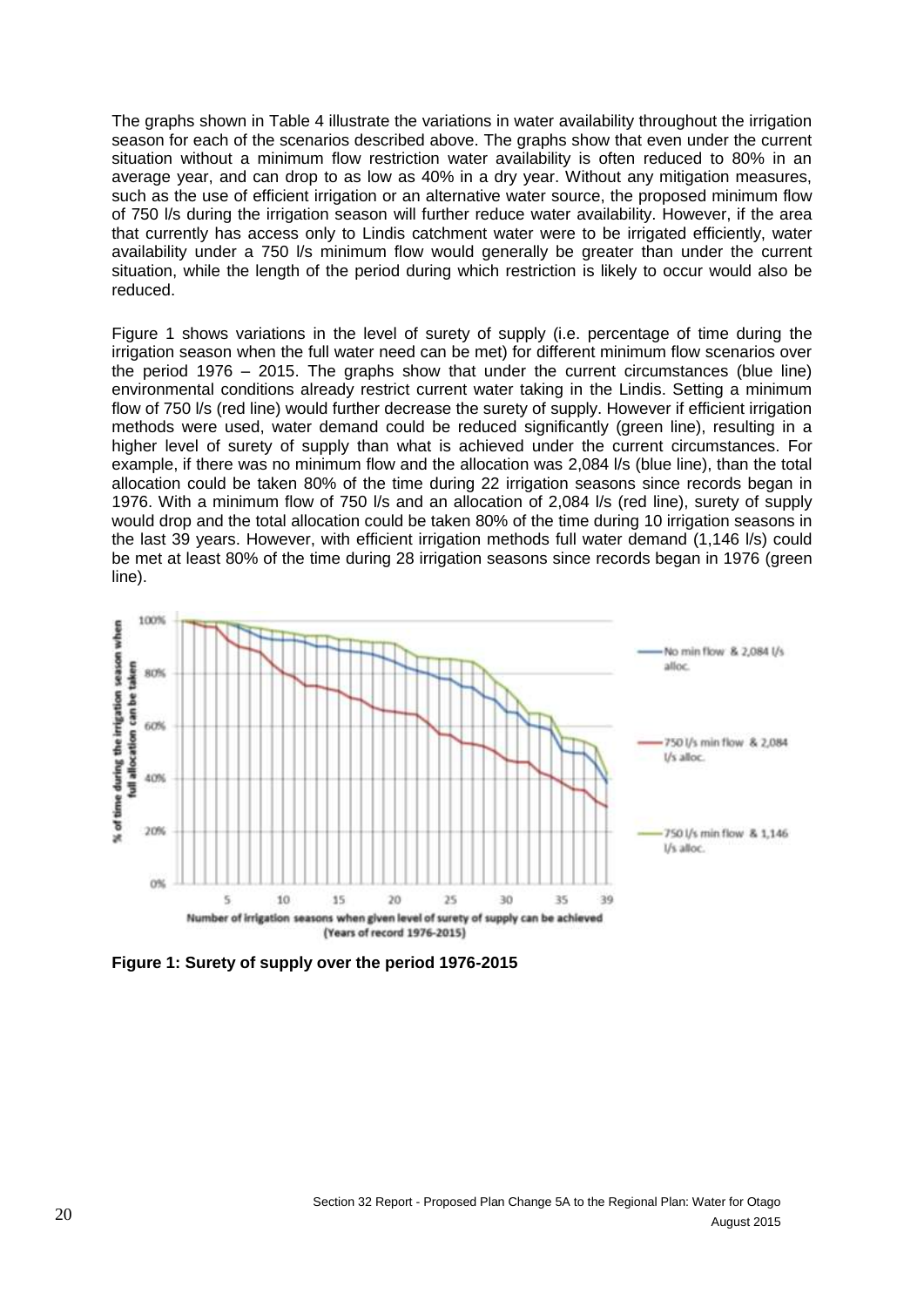

#### **Table 4: Lindis catchment: Water availability throughout the irrigation season**

Section 32 Report - Proposed Plan Change 5A to the Regional Plan: Water for Otago August 2015